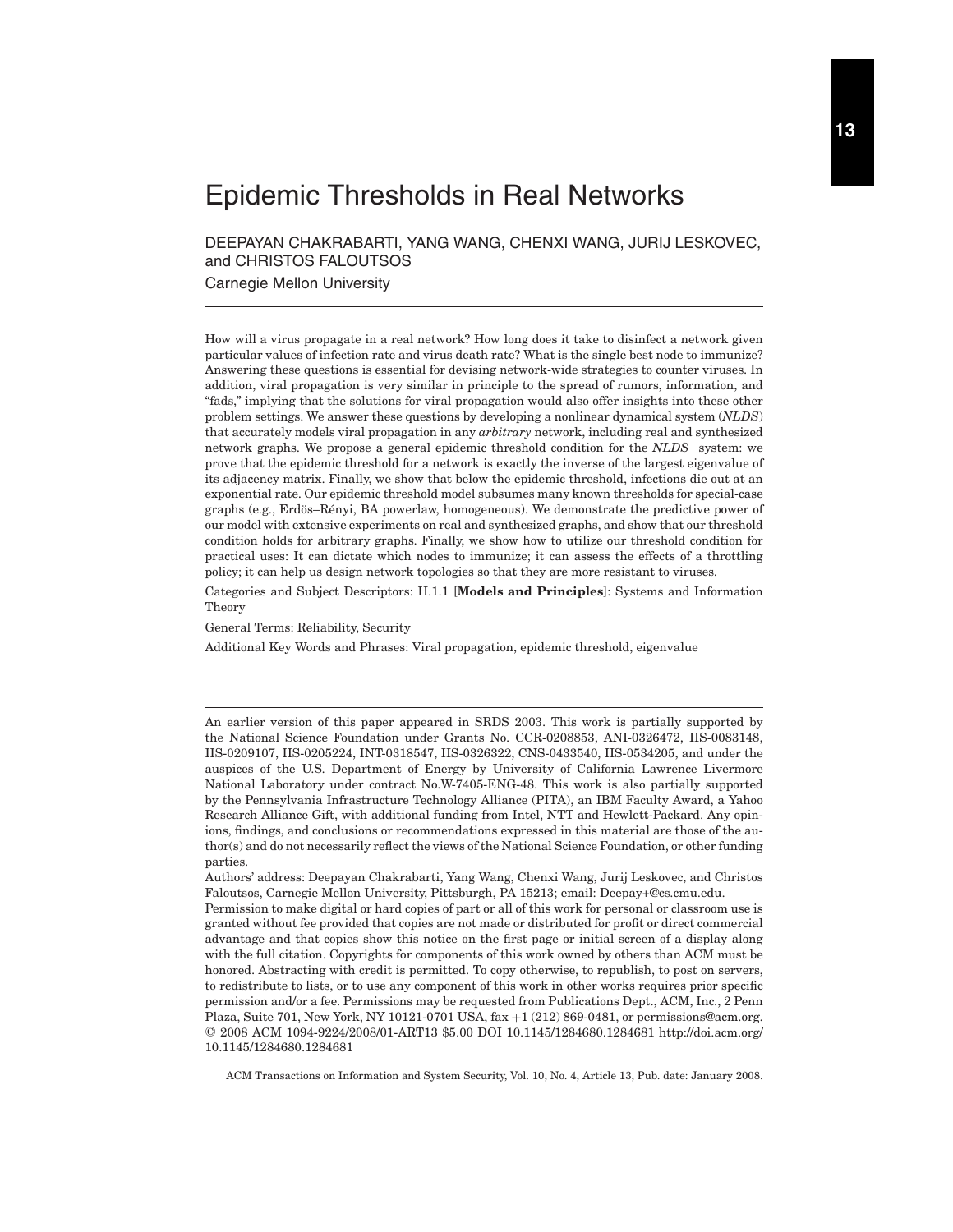#### 13:2 • D. Chakrabarti et al.

#### **ACM Reference Format:**

Chakrabarti, D., Wang, Y., Wang, C., Leskovec, J., and Faloutsos, C. 2008. Epidemic thresholds in real networks. ACM Trans. Inform. Syst. Secur. 10, 4, Article 13 (January 2008), 26 pages. DOI = 10.1145/1284680.1284681 http://doi.acm.org/ 10.1145/1284680.1284681

# 1. INTRODUCTION

Computer viruses remain a significant threat to today's networks and systems. Existing defense mechanisms typically focus on local scanning of virus signatures. While these mechanisms can detect and prevent the spreading of known viruses, they prove to be of little help in designing globally optimal defenses. The recent proliferation of distributed denial-of-service [DDoS] attacks in conjunction with viral spread exacerbates the problem [Martin 2002]. The magnitude of viral propagation means that DDoS attacks riding on the tail of viruses and worms can occur in an unprecedented scale and are, therefore, especially detrimental. With the exception of a few specialized modeling studies [Kephart and White 1991, 1993; Pastor-Satorras and Vespignani 2001a, 2002b; Wang et al. 2000], much still remains unknown about the propagation characteristics of computer viruses and the factors that influence them. The key question in all these cases is: *Will the virus/worm "linger for ever" in the entire network, or will it die out?*

In this paper, we investigate epidemiological modeling techniques to answer this question. Specifically, we are interested in the following:

- *How does a virus spread over a network?* Answering this requires a general analytic model of viral propagation, which can capture the impact of the underlying topology without being limited by any assumptions about the topology.
- *Does an epidemic threshold exist and, if so, how can we find it?* The epidemic threshold condition is a condition linking the characteristics of the virus and the network topology such that, if the condition is satisfied, then a viral infection dies out over time. We want to derive this threshold, based on the propagation model above.
- *If the epidemic threshold condition is satisfied, how fast will the network get disinfected?*
- *Which node is best to immunize?* Should it be the one with the highest degree, as the "targeted" immunization policy suggests? Or maybe the one with the highest PageRank score? We would like the resulting graph to be as resistant as possible, that is, with the highest possible threshold.

In this paper, we propose answers to exactly these questions. We develop the *NLDS* (nonlinear dynamical systems) approach which accurately models viral propagation, and find the epidemic threshold in this *NLDS* system. Our solutions hold for arbitrary graphs and render surprisingly simple, yet accurate, predictions.

The layout of this paper is as follows. Section 2 gives a background review of previous models. In Section 3, we describe our proposed model. We show that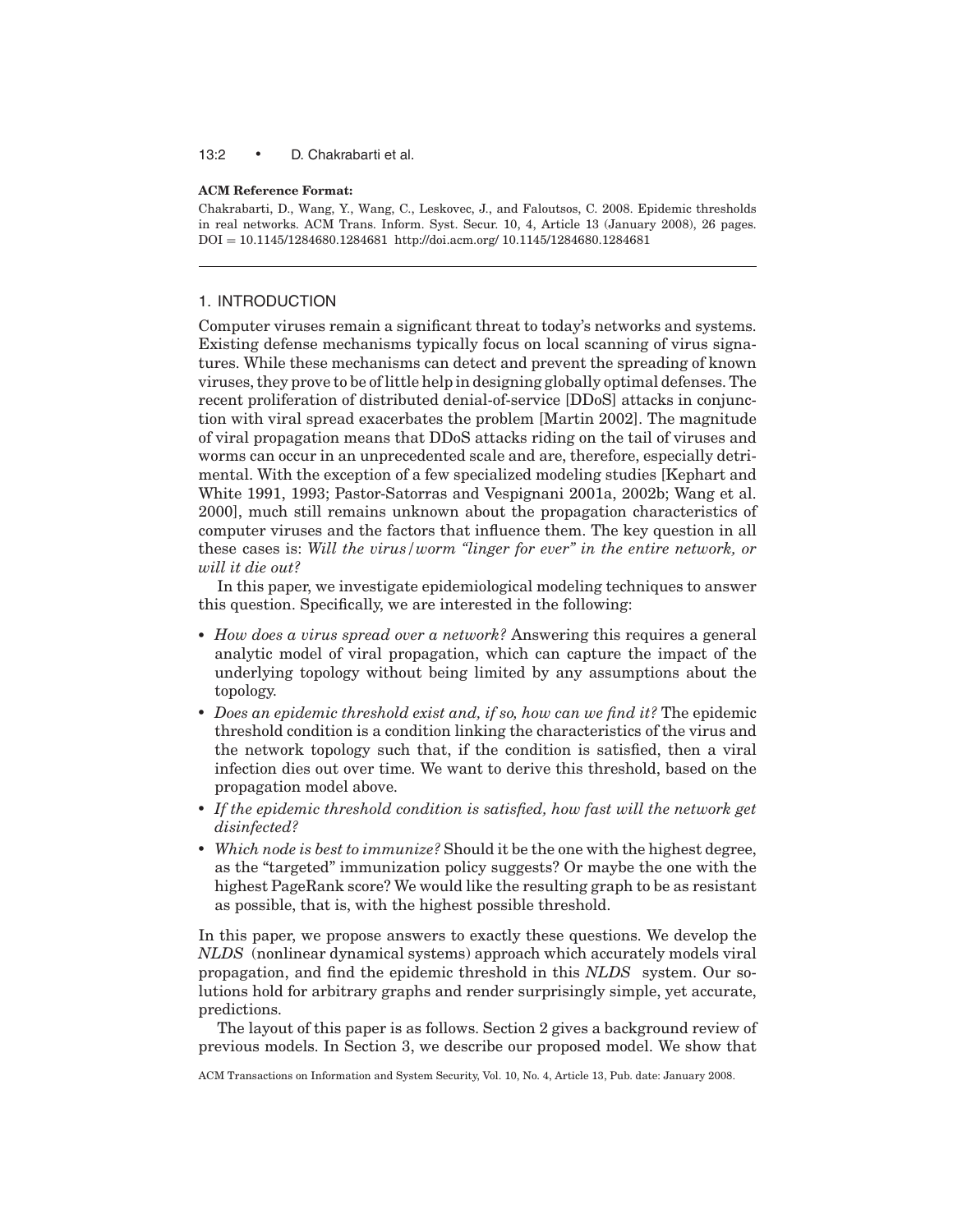our model conforms better to simulation results than previous models over real networks. In Section 4, we compute the epidemic threshold and present a surprising new result—the epidemic threshold of a given network is related intrinsically to (and depends *only* on) the first eigenvalue of its adjacency matrix. In Section 5, we demonstrate the accuracy of our results by experiments on several real and synthetic datasets. We conclude in Section 7. Appendixes A and B provide detailed proofs of our theorems and some discussions on the complimentary nature of some very recent follow-up work on this topic [Ganesh et al. 2005].

## 2. RELATED WORK

The problem of virus propagation has attracted huge interest. Here we survey some of the related work, focusing mainly on (a) epidemic thresholds for real and realistic graphs, (b) immunization policies, and (c) related results from epidemiology.

Among the many proposed models for viral propagation, two have garnered wide acceptance. The first, called the SIS model, considers individuals as being either susceptible (S) or infective (I); a susceptible individual can become infective on contact with another infective individual, then heal herself with some probability to become susceptible again. The second, called the SIR model, is similar with the only difference being that once healed an individual is considered removed (R) from the population and immune to further infection. Intuitively, SIS models the flu, while SIR models mumps. While both are important, we focus on the SIS model in this paper.

#### 2.1 Earlier Epidemic Thresholds and Limitations

The class of epidemiological models that are most widely used are the so-called *homogeneous models* [Bailey 1975; McKendrick 1926; Anderson and May 2002]. A homogeneous model assumes that every individual has equal contact to others in the population and that the rate of infection is largely determined by the density of the infected population. Kephart and White [1991, 1993] were among the first to propose epidemiology-based models to analyze the propagation of computer viruses. In their model, the communication among individuals is modeled as a directed graph: a directed edge from node *i* to node *j* denotes that *i* can directly infect *j*. A rate of infection, called the birth rate,  $\beta$ , is associated with each edge. A virus death rate  $\delta$  (also called the node-curing rate), is associated with each infected node.

If we denote the size of the infected population at time  $t$  as  $\eta_t$ , a deterministic time evolution of  $\eta_t$  in the Kephart–White model (hereafter referred to as the KW model) can be represented as:

$$
\frac{d\eta_t}{dt} = \beta \langle k \rangle \eta_t \left( 1 - \frac{\eta_t}{N} \right) - \delta \eta_t \tag{1}
$$

where  $\langle k \rangle$  is the average connectivity (degree) and N is the total number of nodes. The steady state solution for Eq. (1) is  $\eta = N(1 - \frac{\delta}{\beta \langle k \rangle}).$ 

An important prediction of Eq. (1) is the notion of an *epidemic threshold*. Intuitively, the epidemic threshold  $\tau$  is a value such that a viral outbreak dies

ACM Transactions on Information and System Security, Vol. 10, No. 4, Article 13, Pub. date: January 2008.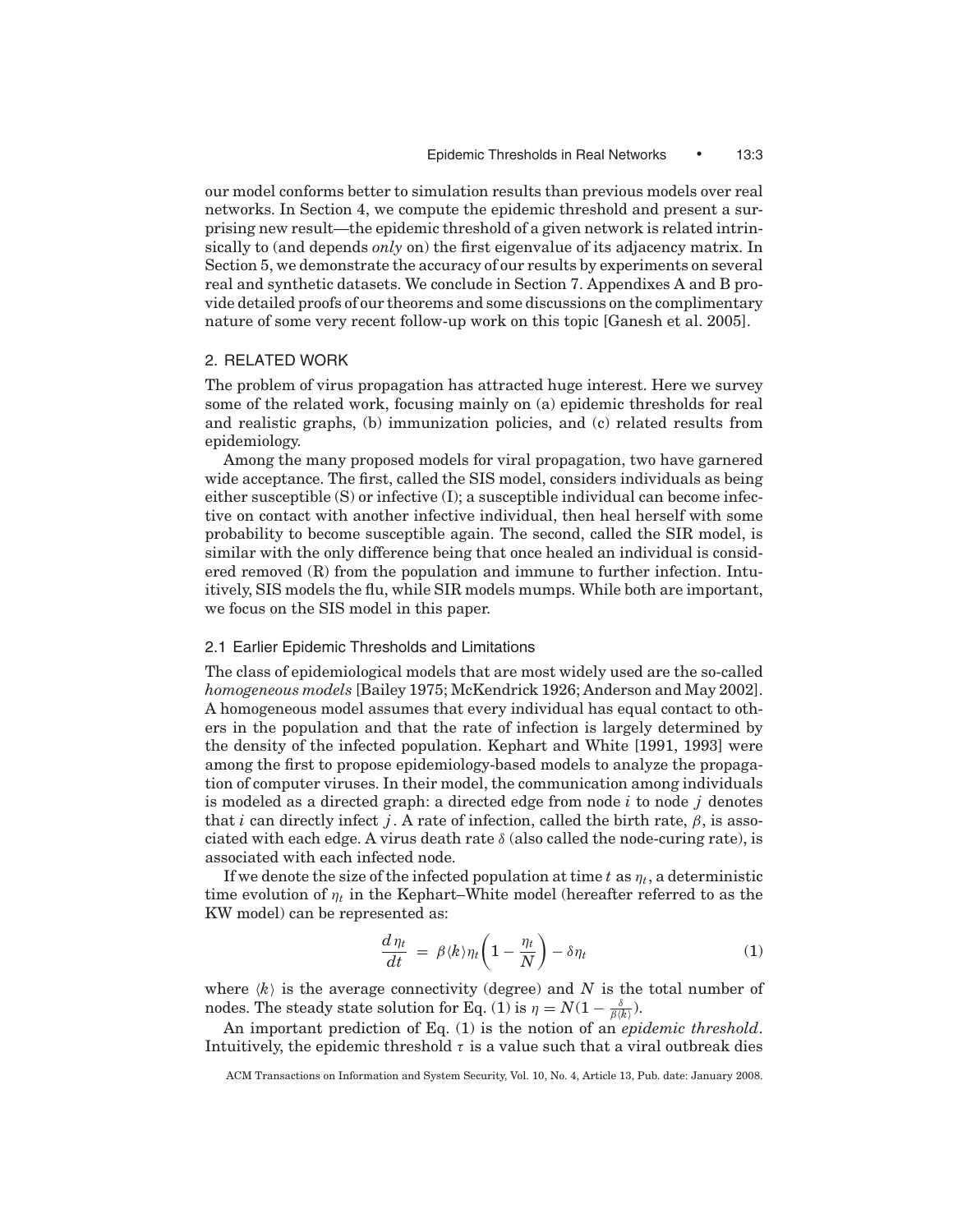13:4 • D. Chakrabarti et al.

out quickly if

$$
\beta/\delta < \tau \tag{2}
$$

For the KW model, the proposed epidemic threshold was:

$$
\tau_{KW} = \frac{1}{\langle k \rangle} \tag{3}
$$

where  $\langle k \rangle$  is the average connectivity [Kephart and White 1991].

The KW model provides a good approximation of virus propagation in networks where the contact among individuals is sufficiently homogeneous. However, there is overwhelming evidence that real networks (including social networks [Richardson and Domingos 2001], router and AS networks [Faloutsos et al. 1999], and Gnutella overlay graphs [Ripeanu et al. 2002]) deviate from such homogeneity—they follow a power-law structure instead. In other words, if  $P(k)$  is the probability of a node having degree k, then  $P(k) \propto k^{-\gamma}$ , where  $\gamma$  is called the power-law exponent. In such a structure, there exist a few nodes with very high connectivity, but the majority of the nodes have low connectivity. The high-connectivity nodes are expected to often get infected and then propagate the virus, making the infection harder to eradicate.

Pastor-Satorras and Vespignani studied viral propagation for such power-law networks [Moreno et al. 2002; Pastor-Satorras and Vespignani 2001a, 2002a, 2002b]. They developed an analytic model for the Barabasi–Albert (BA) power- ´ law topology [Barabási and Albert 1999]. Their steady state prediction is:

$$
\eta = 2Ne^{-\delta/m\beta} \tag{4}
$$

where *m* is the minimum connectivity in the network. However, this derivation depends critically on that fact that  $\gamma = 3$  in the BA model, which does not hold for many real networks [Kumar et al. 1999; Faloutsos et al. 1999]. Pastor-Satorras et al. [Pastor-Satorras and Vespignani 2002a] also proposed an epidemic threshold condition, but this uses the "mean-field" approach, where all graphs with a given degree distribution are considered equal. There is no particular reason why all such graphs should behave similarly in terms of viral propagation. The proposed epidemic threshold for this MFA (for mean-field approximation) model is:

$$
\tau_{MFA} = \frac{\langle k \rangle}{\langle k^2 \rangle} \tag{5}
$$

where  $\langle k \rangle$  is the expected connectivity and  $\langle k^2 \rangle$  signifies the connectivity divergence (i.e., sum of squared degrees). However, we observe experimentally that this model yields less than accurate predictions for many networks, as we will show later.

Several follow-up attempts focus on analyzing even more realistic graph models. Eguiluz and Klemm [2002] derive a more accurate epidemic threshold for real graphs, namely  $1/(< k > -1)$ . The derivation assumes their earlier model of *highly clustered* power-law graphs, which have more realistic behavior than power law graphs with random wiring. Their simulation results on several Internet graphs show that their threshold is more accurate.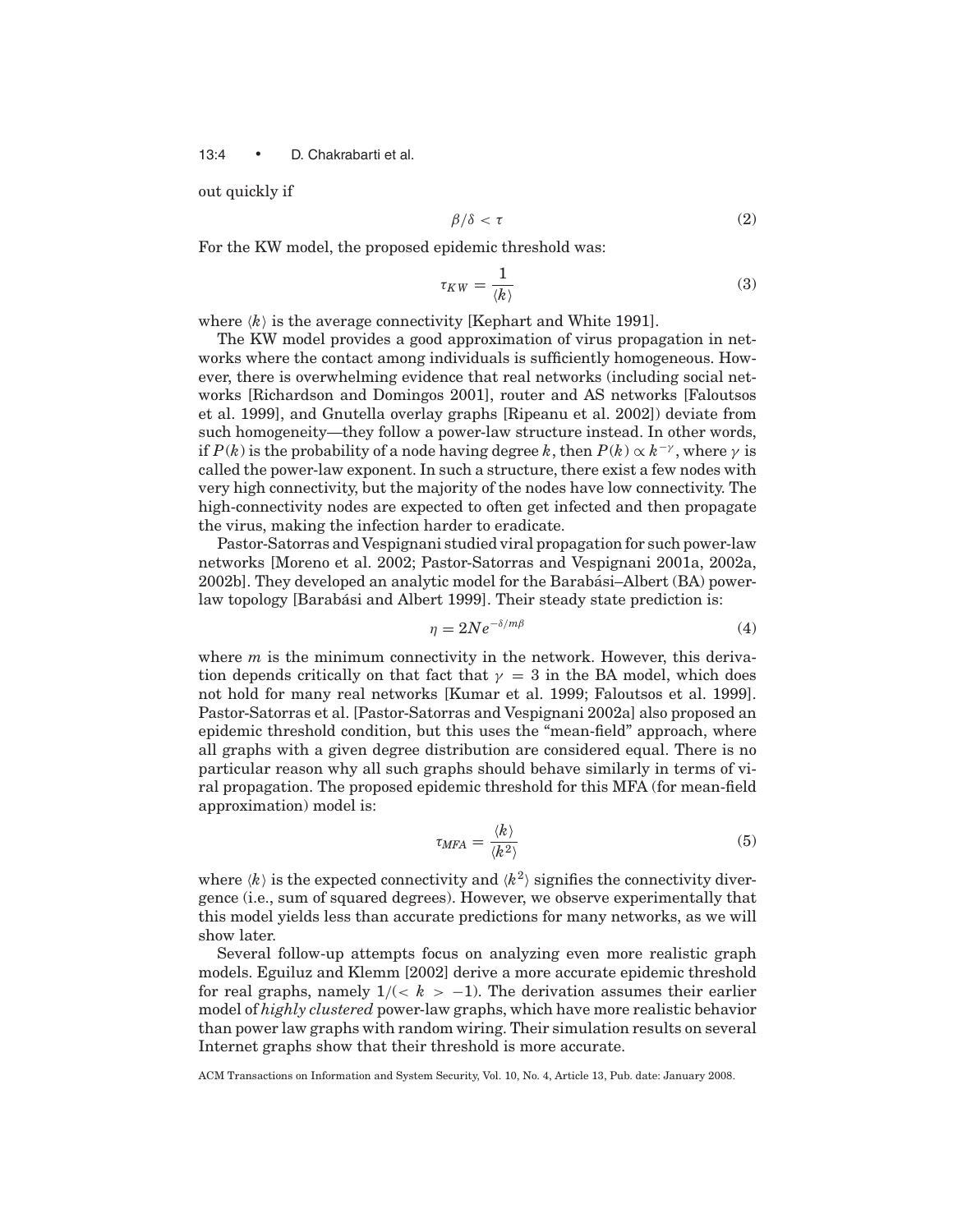Boguñá and Pastor-Satorras [2002] considered the spread of a virus in correlated networks, where the connectivity of a node is related to the connectivity of its neighbors. These *correlated networks* include Markovian networks where, in addition to  $P(k)$ , a function  $P(k|k')$  determines the probability that a node of degree *k* is connected to a node of degree *k* .

While some degree of correlations may exist in real networks, it is often difficult to characterize connectivity correlations with a simple  $P(k|k')$  function. Prior studies on real networks [Faloutsos et al. 1999; Newman et al. 2002] have not found any conclusive evidence to support the type of correlation as defined in Boguñá and Pastor-Satorras [2002]. Hence, in this paper, we will not discuss models for correlated networks further.

In the following sections, we will present a new analytic model (called *NLDS*) that makes *no assumptions* about the network topology. In other words, *NLDS* does not depend on the presence of any specific structure in the topology. We will show later that *NLDS* performs as well or better than some previous models that are tailored to fit special-case graphs (homogeneous, BA power law, etc.) We then shall derive the epidemic threshold condition for *NLDS*.

In a recent follow-up to our original paper on this model [Wang et al. 2003], Ganesh et al. [2005] also obtained the same epidemic threshold result (along with other results). Their approach is complimentary to ours; they derive an exact bound on the viral propagation equations, whereas we use a point estimate. Appendix B gives details.

## 2.2 Immunization

Briesemeister et al [2003] focus on immunization of power-law graphs. They focus on the random-wiring version (that is, standard preferential attachment), versus the "highly clustered" power-law graphs of Klemm and Eguiluz (KE). Their simulation experiments on such synthetic graphs show that KE graphs can be more easily defended against viruses, while random wiring ones are typically overwhelmed, despite identical immunization policies.

Cohen et al [2003] studied the *acquaintance* immunization policy, and showed that it is much better than random, for both the SIS as well as the SIR model. The "acquaintance" immunization policy works as follows: pick a random person and immunize one of its neighbors at random (which will probably be a "hub"). For power-law graphs (with no rewiring), they also derived formulas for the critical immunization fraction  $f_c$ , above in which the epidemic is arrested. Madar et al [2004] continued along these lines, mainly focusing on the SIR model for scale-free graphs. They linked the problem to bond percolation and derived formulas for the effect of several immunization policies, showing that the "acquaintance" immunization policy is best. Both works were analytical, without studying any real graphs.

Hayashi et al [2003] study the case of a growing network and derive analytical formulas for such power-law networks (no rewiring). They introduce and study the SHIR model (susceptible, hidden, infectious, recovered), to model computers under email virus attack and derive the conditions for extinction under random and under targeted immunization, always for power-law graphs with no rewiring.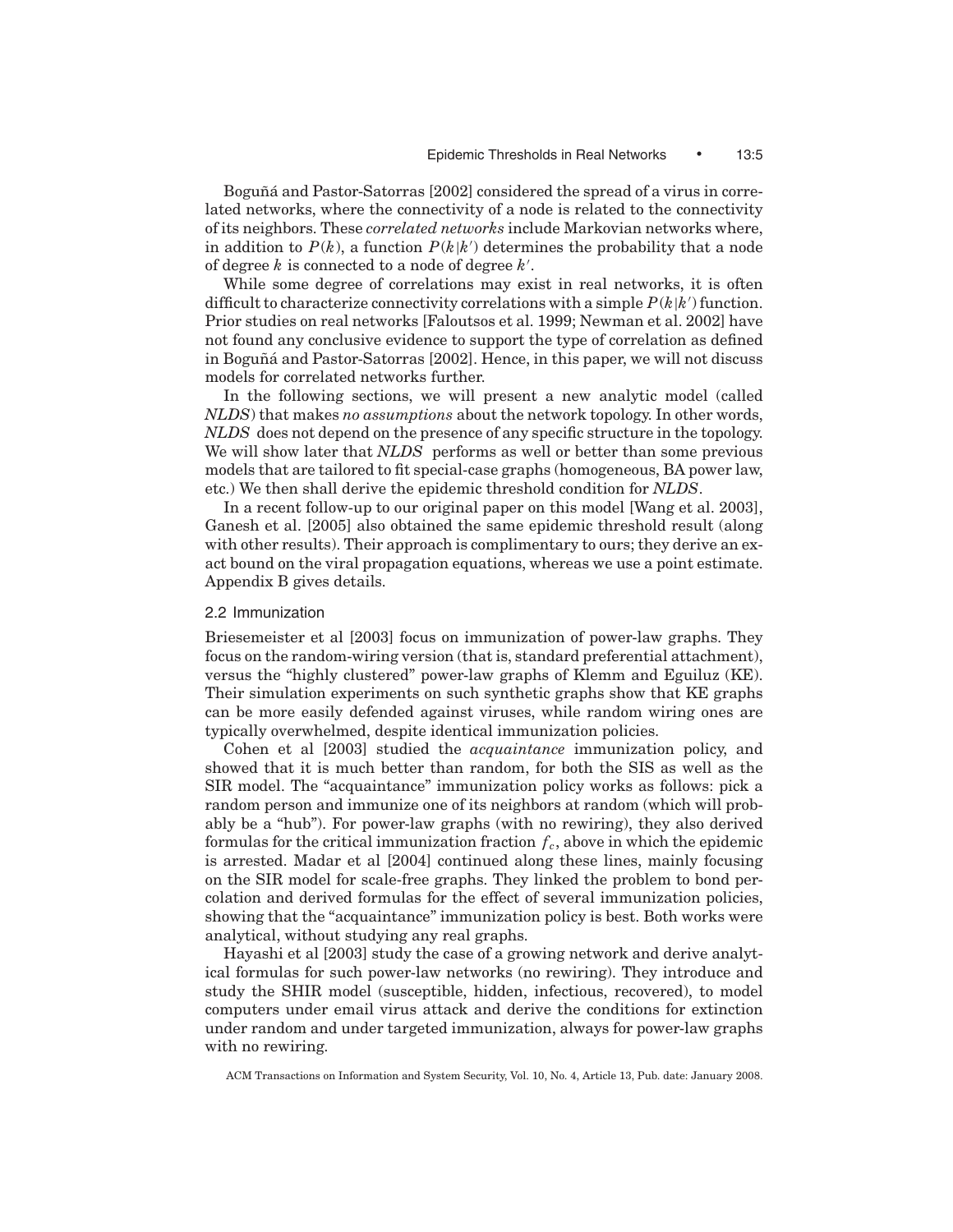#### 13:6 • D. Chakrabarti et al.

#### 2.3 Analytical Results

Berger et al [2005] did an analytical study of graphs generated by the preferential-attachment method and specifically focused on SIS epidemics, and the effect that the starting node has. Chung et al [2003b, 2003a] study the behavior of eigenvalues for power-law graphs (random wiring). Among the several interesting results, they prove that, under mild assumptions, the eigenvalues of the adjacency matrix follows a power law, while the spectrum of the Laplacian matrix follows the semicircle law.

## 2.4 Survey of Epidemiology Results

Hethcote [2000] gives an overview of the analysis of epidemics, with the typical SIS and SIR models, several of their extensions, the differential equations that model the population evolution, and policies and effects of immunization. In all cases, the topology is not considered, implicitly taken to be a complete clique, or a homogeneous graph, that is, all nodes have similar degrees. The only exception is the nonhomogeneous model in Hethcote and Yorke [1984], where the topology is a collection of cliques, with the behavior of every clique member being identical to the behavior of the rest of clique members. The model is a continuous-time model, and, using a theorem by Yorke and Lajmanovich, they show that the epidemic threshold is related to the first eigenvalue of the appropriate group-to-group interaction matrix. Our upcoming model is related, but more general, because it needs no assumption about the topology; moreover, it uses a more elaborate discrete-time model and it explicitly states its assumption (the independence assumption of Eq. 6).

In conclusion, none of the earlier methods focuses on epidemic thresholds for arbitrary, real graphs, with only exceptions our earlier conference paper [Wang et al. 2003], and its follow-up paper by Ganesh et al. [2005].

## 3. PROPOSED MODEL

In this section, we describe our model of virus propagation (called *NLDS*), which does not rely on the presence of homogeneous connectivity or any particular topology. We assume a connected undirected network  $\mathcal{G} = (N, E)$ , where N is the number of nodes in the network and *E* is the set of edges. We assume a universal infection rate  $\beta$  for each edge connected to an infected node and a virus death rate  $\delta$  for each infected node. Table I lists the symbols used.

#### 3.1 Model

Our model works with small discrete time-steps  $\Delta t$ , with  $\Delta t \rightarrow 0$ . This is only for ease of exposition; the same results also hold for the continuous case. During each time interval  $\Delta t$ , an infected node *i* tries to infect its neighbors with probability  $\beta$ . At the same time, *i* may be cured with probability  $\delta$ .

This process can be modeled as a Markov chain with  $2<sup>N</sup>$  states. Each state in the Markov chain corresponds to one particular system configuration of *N* nodes, each of which can be in one of two states (susceptible or infective), which leads to  $2^N$  possible configurations. The configuration at time-step  $t+1$  depends only on that at time-step *t*; thus, it is a Markov chain.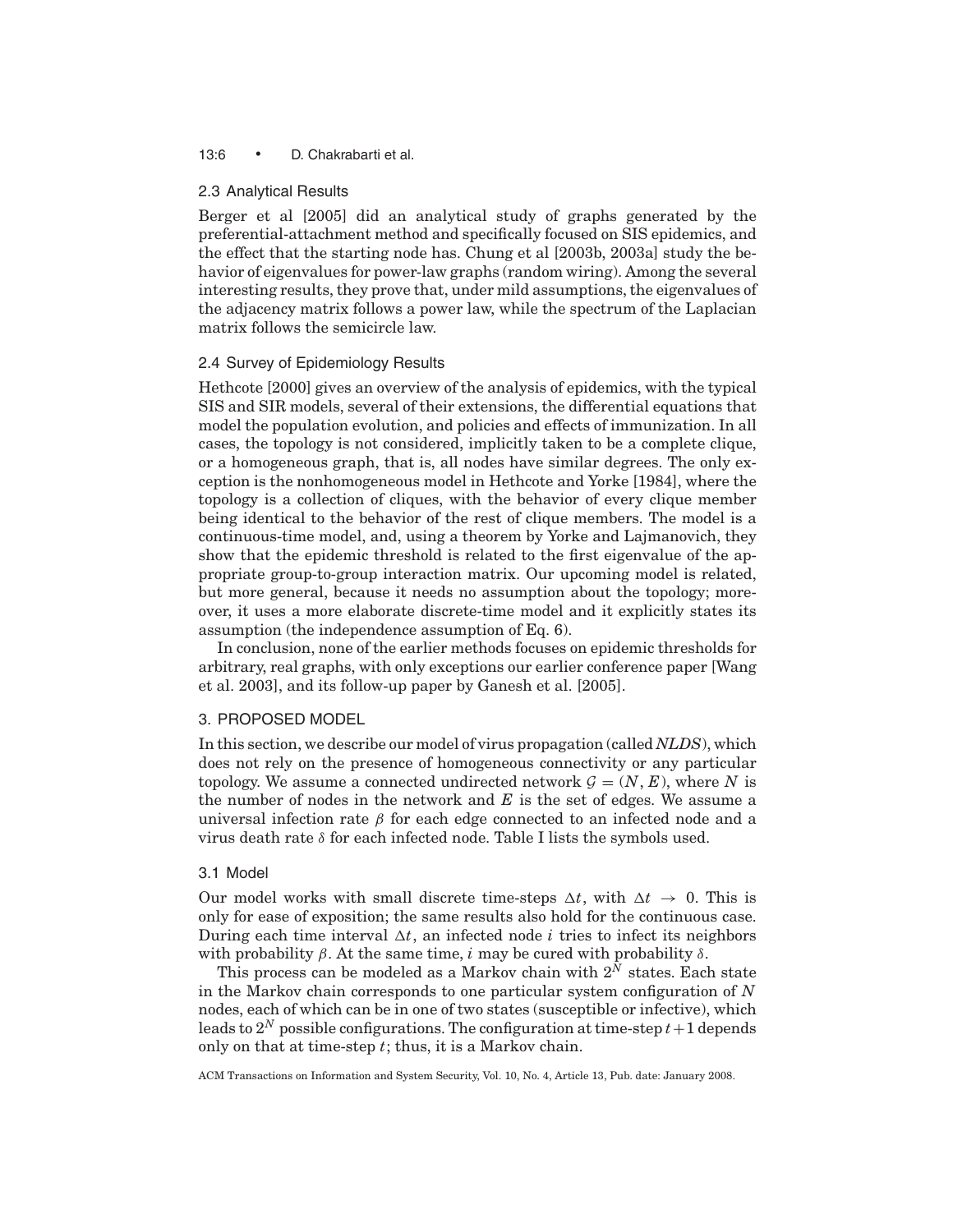#### Epidemic Thresholds in Real Networks • 13:7

| Symbol                   | Description                                                                     |  |  |  |
|--------------------------|---------------------------------------------------------------------------------|--|--|--|
| G                        | An undirected connected graph                                                   |  |  |  |
| $\boldsymbol{N}$         | Number of nodes in $\mathcal G$                                                 |  |  |  |
| E                        | Number of edges in $\mathcal G$                                                 |  |  |  |
| A                        | Adjacency matrix of $\mathcal G$                                                |  |  |  |
| ${\bf A}'$               | The transpose of matrix $A$                                                     |  |  |  |
| $\beta$                  | Virus birth rate on a link connected to an infected node                        |  |  |  |
| $\delta$                 | Virus death rate on an infected node                                            |  |  |  |
| t.                       | Time stamp                                                                      |  |  |  |
|                          | Probability that node <i>i</i> is infected at <i>t</i>                          |  |  |  |
| $\Pr^{\mathit{p}_{i,t}}$ | $\tilde{\mathbf{P}}_{t} = (p_{1,t}, p_{2,t}, \ldots, p_{N,t})^{T}$              |  |  |  |
| $\zeta_{i,t}$            | Probability that node $i$ does not receive infections from its neighbors at $t$ |  |  |  |
| $\lambda_{i,A}$          | The <i>i</i> th largest eigenvalue of $\bf{A}$                                  |  |  |  |
| $\vec{u}_{i,A}$          | Eigenvector of <b>A</b> corresponding to $\lambda_{i,A}$                        |  |  |  |
| $\vec{u}'_{i,A}$         | Transpose of $\vec{u}_{i,A}$                                                    |  |  |  |
| $\mathbf{s}$             | The "system" matrix describing the equations of infection                       |  |  |  |
| $\lambda_{i,S}$          | The <i>i</i> th largest eigenvalue of $S$                                       |  |  |  |
| S                        | Score $s = \beta/\delta \cdot \lambda_{1,A}$                                    |  |  |  |
| $\eta_t$                 | Number of infected nodes at time t                                              |  |  |  |
| $\langle k \rangle$      | Average degree of nodes in a network                                            |  |  |  |
| $\langle k^2\rangle$     | Connectivity divergence (sum of squared degrees)                                |  |  |  |

Table I. Table of Symbols

This Markov chain also has an "absorbing" state, when all nodes are uninfected (i.e., susceptible). This absorbing state can be reached from any starting state of the Markov chain, implying that this state will be reached with probability 1 over a long period of time. However, this state could be reached very quickly or it could take time equivalent to the age of the universe (in which case, the viral epidemic practically never dies).

The obvious approach of solving the Markov chain becomes infeasible for large *N*, because of the exponential growth in the size of the chain. To get around this limitation, we use the "independence" assumption and replace the problem with Eq. 7 (discussed below), which is solvable.

Let the probability that a node *i* is infected at time *t* by  $p_{i,t}$ . Let  $\zeta_{i,t}$  be the probability that a node *i* will not receive infections from its neighbors in the next time-step. This happens if each neighbor is either uninfected, or is infected but fails to spread the virus with probability  $(1-\beta)$ . Since we consider infinitesimal time-steps ( $\Delta t \rightarrow 0$ ), the probability of multiple events within the same  $\Delta t$  is negligible compared to first-order effects, and can be ignored.

$$
\zeta_{i,t} = \prod_{j:neighbor \text{ of } i} (p_{j,t-1}(1-\beta) + (1-p_{j,t-1}))
$$
  
= 
$$
\prod_{j:neighbor \text{ of } i} (1-\beta * p_{j,t-1})
$$
 (6)

This is the *independence assumption:* we assume that probabilities  $p_{j,t-1}$  are independent of each other.

A node *i* is healthy at time *t* if it did not receive infections from its neighbors at *t and i* was uninfected at time-step *t* − 1, or was infected at *t* − 1, but was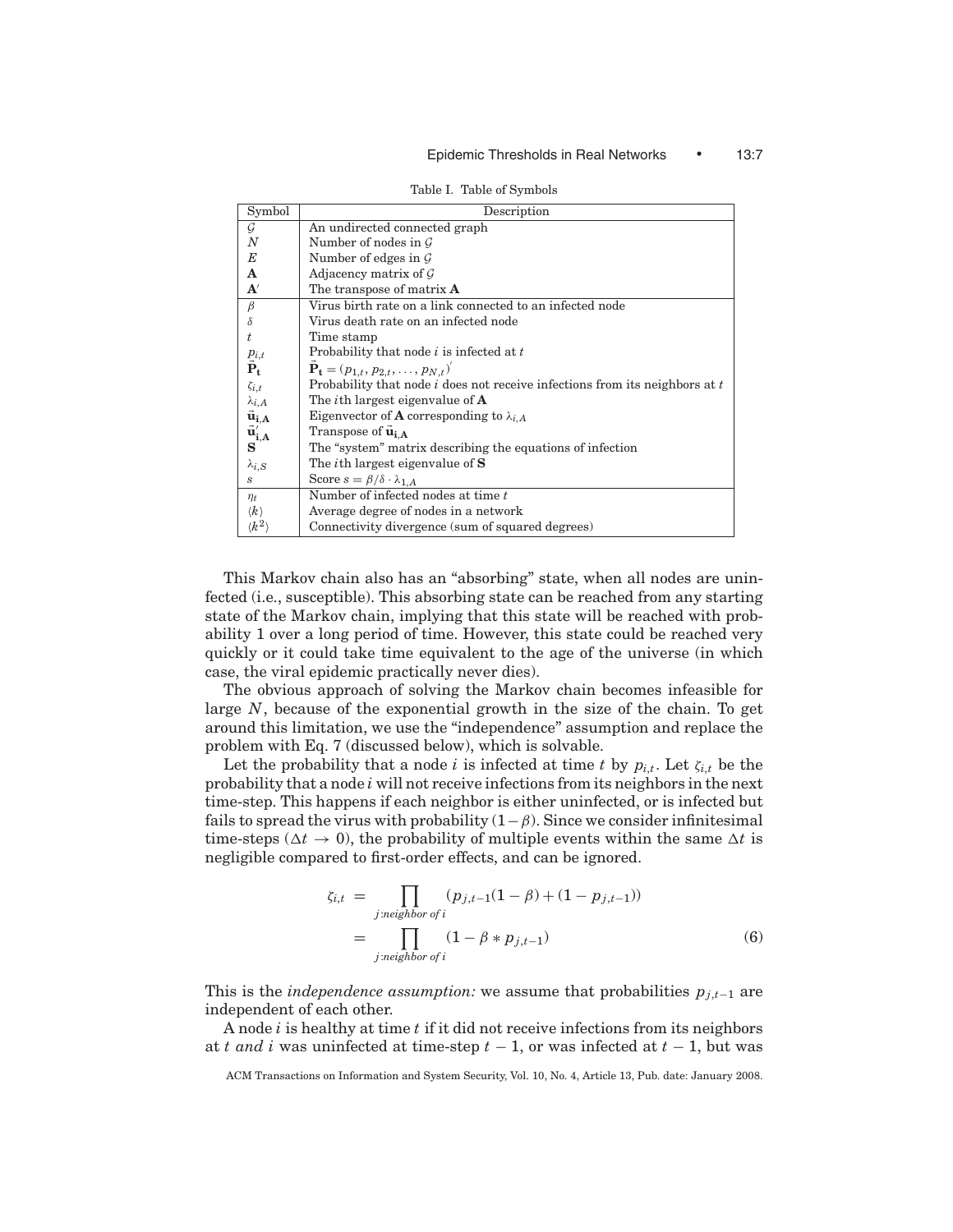#### 13:8 • D. Chakrabarti et al.



Fig. 1. The SIS model, as seen from a single node. Each node, at each time-step *t*, is either susceptible  $(S)$  or infective  $(I)$ . A susceptible node *i* is currently healthy, but can be infected (with probability  $1 - \zeta_{i,t}$ ) by receiving the virus from a neighbor. An infective node can be cured with probability  $\delta$ ; it then goes back to being susceptible. Note that  $\zeta_{i,t}$  depends on the both the virus birth rate  $\beta$  and the network topology around node *i*.

cured at *t*. Denoting the probability of a node *i* being infected at time *t* by  $p_{i,t}$ :

$$
1 - p_{i,t} = (1 - p_{i,t-1})\zeta_{i,t} + \delta p_{i,t-1}\zeta_{i,t} \quad i = 1 \cdots N \tag{7}
$$

This equation represents our *NLDS* (non-linear dynamical system). Figure 1 shows the transition diagram.<sup>1</sup>

Given a network topology and particular values of  $\beta$  and  $\delta$ , we can solve Eq. (7) numerically to obtain the time evolution of the infected population size  $\eta_t$ , where  $\eta_t = \sum_{i=1}^N p_{i,t}$ .

## 3.2 Accuracy of *NLDS*

Having described our model, we will now show that it closely models the propagation of viruses over different networks. The datasets used for these experiments are:

- *Oregon:* This is a real network graph collected from the Oregon router views. It contains 32, 730 links among 11, 461 AS peers. More information can be found from http://topology.eecs.umich.edu/data.html
- *BA power law:* These are graphs with power-law degree distributions, as described in Barabási and Albert [1999]. We synthesized 1000-node powerlaw graphs using BRITE [Medina et al. 2001], with the parameters  $m_0 = 10$ and  $m = 2$ .
- *Homogeneous:* We used 1000-node graphs generated by the Erdős-Rényi model [1960].

Unless otherwise specified, each simulation plot is averaged over 15 individual runs. Different values of β and δ were used to check robustness, but all that matters (as we show later) is the ratio  $\beta/\delta$ .

We begin each simulation with a set of randomly chosen infected nodes on a given network topology.2 Simulation proceeds in steps of one time unit.

<sup>&</sup>lt;sup>1</sup>The  $\zeta_{i,t}$  factor eventually makes no difference to the final threshold result, whether we keep it or not. We decided to keep it for backward compatibility with the conference paper in SRDS [Wang et al. 2003], but it makes no difference. The reason is that the time-step  $\Delta t$  is so small that the  $\zeta$ factor eventually vanishes.

<sup>&</sup>lt;sup>2</sup>The number of initially infected nodes does not affect the equilibrium of the propagation.

ACM Transactions on Information and System Security, Vol. 10, No. 4, Article 13, Pub. date: January 2008.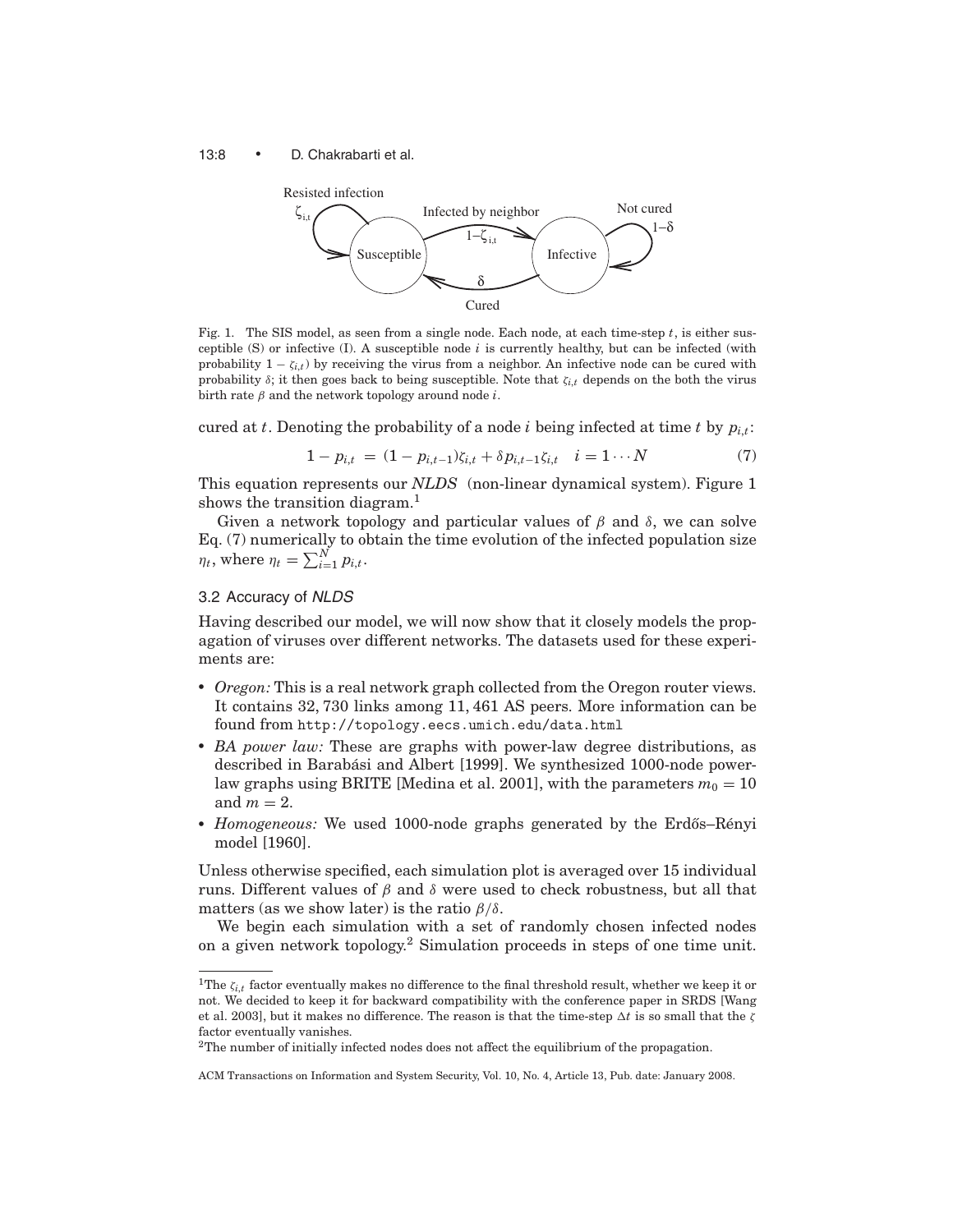

Fig. 2. Experiments on the real-world Oregon graph. The plots show the time evolution of infection in the *Oregon* network. Both simulations were performed with fixed  $\beta$ , but varying  $\delta$ . In both cases, our model conforms more precisely to the simulation results than the MFA model.



Fig. 3. Experiments on BA power-law topology. We compare our model and the MFA model to the simulation results for several choices of  $\beta$ , keeping  $\delta$  fixed. The plots show time evolution of infected population in a 1000-node BA power-law network. Our model outperforms the other model in steady state predictions by a slight margin.

During each step, an infected node attempts to infect each of its neighbors with probability  $\beta$ . In addition, every infected node is cured with probability  $\delta$ . An infection attempt on an already infected node has no effect.

3.2.1 *Oregon Graph.* Figure 2 shows the time evolution of η as predicted by our model (see Eq. 7) on the Oregon AS graph, plotted against simulation results and the steady-state prediction of the model proposed in Pastor-Satorras and Vespignani [2002a] (see Eq. 4). The parameter values were  $\beta = 0.14$ ,  $\delta = 0.08$ for plot (a) and  $\beta = 0.14$ ,  $\delta = 0.24$  for plot (b). Since this model in Pastor-Satorras and Vespignani [2002a] does not estimate the transients, we plot only the steady state for it. As shown, our model yields results very close to the simulation. The steady state prediction of Pastor-Satorras and Vespignani [2002a] is not accurate, exactly because the Oregon AS graph violates the homogeneity assumption.

3.2.2 *BA Power-Law Graph.* Figure 3 compares the predictions of our model against the simulation. It also shows the steady state prediction of the MFA model [Pastor-Satorras and Vespignani 2002a] for Barabási-Albert networks (see Eq. 4). The topology used in Figure 3 is a synthesized 1000-node BA network, with  $m_0 = 10$  and  $m = 2$ . The parameter values used were  $\delta = 0.8$ for all plots and  $\beta = 0.175, 0.15, 0.125$  for plots (a)–(c) respectively. As shown,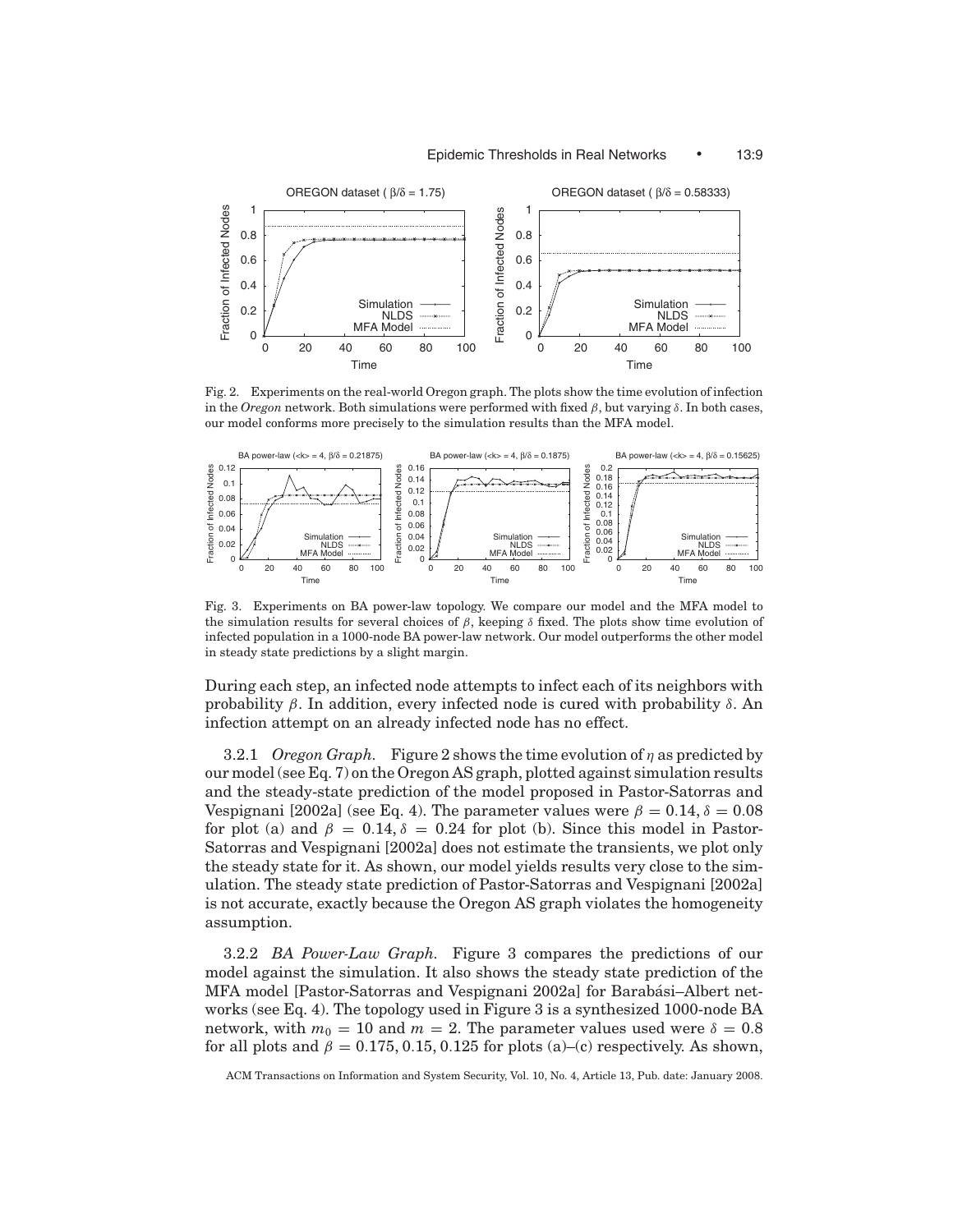

Fig. 4. Experiments on random-graph topology. We compare our model and the KW model to the simulation results for several choices of  $\delta$ , keeping  $\beta$  fixed. The plots show time evolution of infected population in a 1000-node Erdös–Rényi random graph, which is the topology that the KW model is specifically aimed at. Our model generally yields similar predictions as the KW model, but outperforms it when  $\delta$  is high.

our model nicely tracks the simulation results. The steady-state prediction of the MFA model is reasonably accurate (although consistently lower), since the dataset obeys its assumptions.

3.2.3 *Erdös–Rényi Graph.* Figure 4 shows simulation results of epidemic spreading on a synthesized 1000-node Erdös–Rényi random graph [Erdös and Rényi 1960], plotted against our model. We also show the KW model [Kephart] and White 1991], since it is designed for such graphs. The parameter values used were  $\beta = 0.2$  for all plots and  $\delta = 0.24, 0.48, 0.72$  for plots (a)–(c), respectively. The results in Figure 4 suggest that again, our model matches the simulation results very well. The KW model is reasonably close, since it is designed specifically for such graphs.

The experiments shown above, conducted on a real network, a synthesized BA power-law network, and an Erdös–Rényi network, illustrate the predictive power of our NLDS model, as well as the accuracy of our *independence assumption*. In all cases, our predictions match the simulation extremely well, and often better than older models (KW, MFA), even on graphs that specifically obey the assumptions of those models.

## 4. EPIDEMIC THRESHOLD AND EIGENVALUES

As shown in the previous section, *NLDS* matches simulated viral infections very closely, irrespective of the underlying network topology. We will now use this model to derive results on viral infections. Specifically, under what conditions does a viral outbreak become an epidemic?

The epidemic threshold condition codifies this very notion. An informal definition was presented in Eq. (2); we will restate this more formally for *NLDS*:

*Definition* 1 (*NLDS Epidemic Threshold*). The epidemic threshold τ for *NLDS* is a value such that

 $\beta/\delta < \tau \Rightarrow$  infection dies out over time

 $\beta/\delta > \tau \Rightarrow$  infection survives and becomes an epidemic

Previous models have derived threshold conditions only for special-case graphs. For instance, the epidemic threshold for a homogeneous network is

ACM Transactions on Information and System Security, Vol. 10, No. 4, Article 13, Pub. date: January 2008.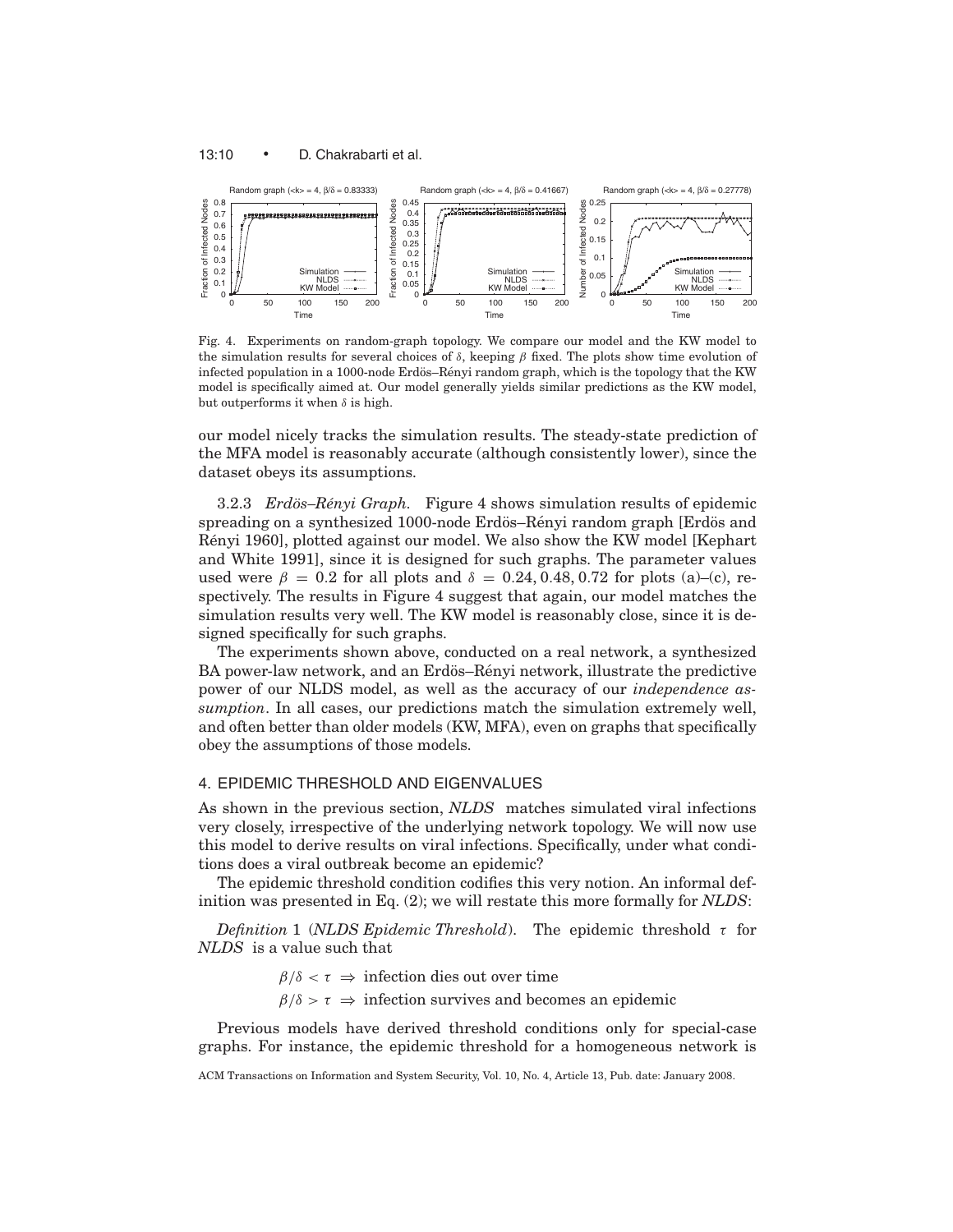the inverse of the average connectivity  $\langle k \rangle$  [Kephart and White 1991]. Similarly, Pastor-Satorras and Vespignani [2001b] derived a threshold of zero infinite power-law networks. However, a unifying model for *arbitrary*, *real* graphs has not appeared in the literature. The closest model thus far is the MFA model [Pastor-Satorras and Vespignani 2002a] (see Eq. 5), but that uses the mean-field assumption. We show later that the MFA model is not as accurate as *NLDS* for arbitrary graphs.

The challenge is to capture the essence of an *arbitrary* graph in as few parameters as possible, making no assumptions about its topology. In the following paragraphs, we derive the epidemic threshold for our model. Our theory is surprisingly simple, yet accurate. We show that the epidemic threshold depends only on a *single* parameter—the largest eigenvalue of the adjacency matrix of the graph. We demonstrate later in Section 5 that this new threshold condition subsumes prior models for special-case graphs. The main idea behind the proofs is that our NLDS approach translates the problem of virus survival into the problem of stability of a nonlinear dynamical system. The system is *stable* if the first eigenvalue of the appropriate matrix is small, and *unstable* otherwise. A stable NLDS implies that a small perturbation (i.e., a few initially infected nodes) will eventually return to all-nodes-healthy state, while an unstable system will move away.

THEOREM 1 (EPIDEMIC THRESHOLD). *In* NLDS*, the epidemic threshold* τ *for an undirected graph is*

$$
\tau = \frac{1}{\lambda_{1,A}}\tag{8}
$$

*where*  $\lambda_{1,A}$  *is the largest eigenvalue of the adjacency matrix* **A** *of the network.* 

PROOF. We will prove this in two parts: the necessity of this condition in eliminating an infection and the sufficiency of this condition for wiping out *any* initial infection. The corresponding theorem statements are shown below; the proofs are shown in Appendix A. Following this, we will see how quickly an infection dies out if the epidemic threshold condition is satisfied.  $\Box$ 

THEOREM 2 (PART A: NECESSITY OF EPIDEMIC THRESHOLD). *In order to ensure that over time, the infection probability of each node in the graph goes to zero (that is, the epidemic dies out), we must have*  $\frac{\beta}{\delta} < \tau = \frac{1}{\lambda_{1,4}}$ *.* 

PROOF. Proved in Appendix A.  $\square$ 

THEOREM 3 (PART B: SUFFICIENCY OF EPIDEMIC THRESHOLD). *If*  $\frac{\beta}{\delta} < \tau = \frac{1}{\lambda_{1,4}}$ , *then the epidemic will die out over time (the infection probabilities will go to zero), irrespective of the size of the initial outbreak of infection.*

PROOF. Proved in Appendix A.  $\Box$ 

*Definition* 2 (*Score*). The score *s* of a virus on a graph is defined as

$$
s = \frac{\beta}{\delta} \cdot \lambda_{1,A} \tag{9}
$$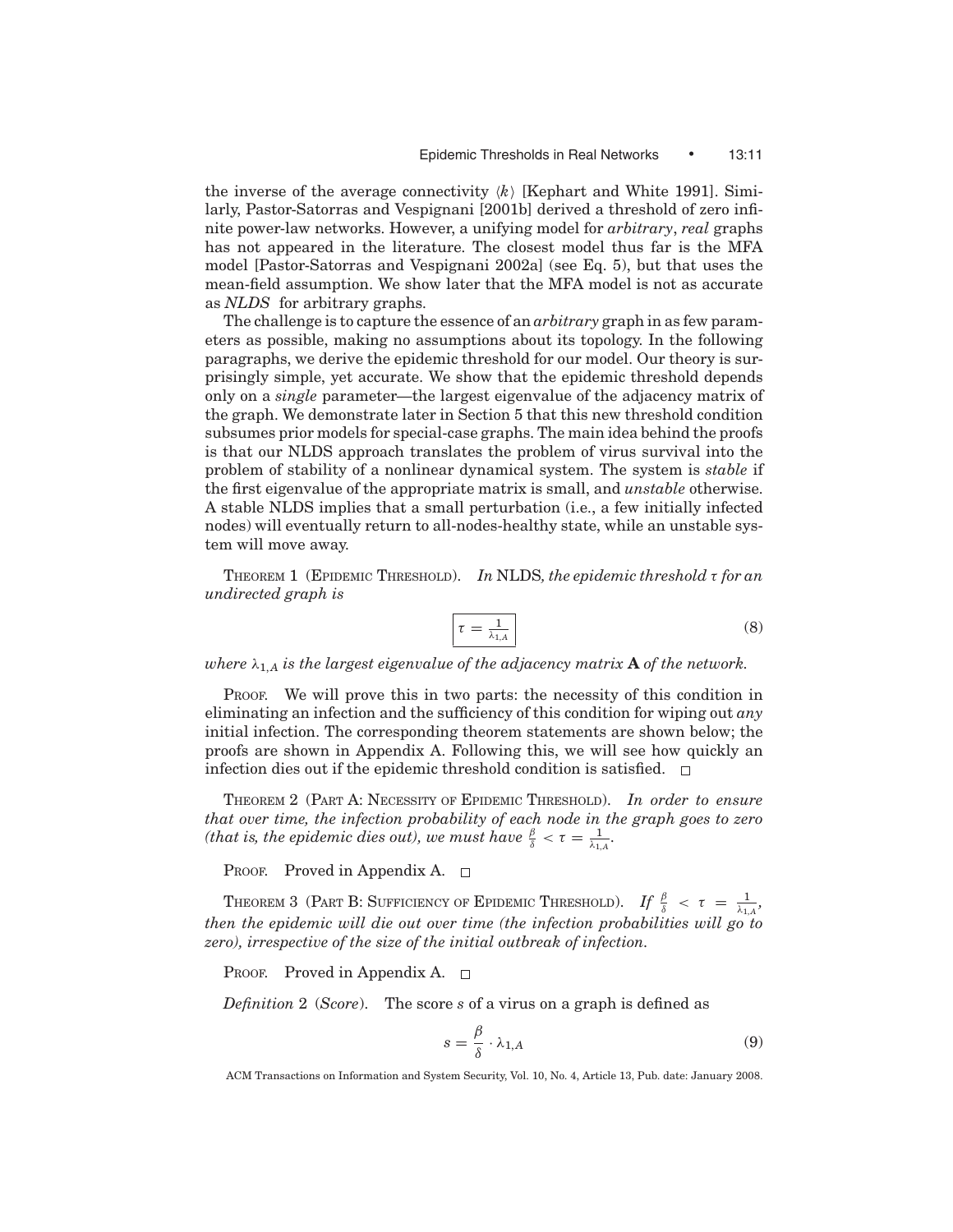13:12 • D. Chakrabarti et al.

where  $\beta$  and  $\delta$  are the virus attack and virus death probability and  $\lambda_{1,A}$  is the first eigenvalue of the adjacency matrix of the graph.

Theorem 1 provides the conditions under which an infection dies out (*s* < 1) or survives  $(s \geq 1)$  in our dynamical system. To visualize this, consider the spread of infection as a random walk on the graph. The virus spreads across one hop according to  $\beta$ **A** and thus it spreads across *h* hops according to  $(\beta A)^h$ , which grows as  $(\beta \lambda_{1,A})$  every hop. On the other hand, the virus dies off at a rate  $\delta$ . Thus, the "effective" rate of spread is approximately  $\beta \lambda_{1,A}/\delta$ , which is exactly the "score" *s*. Thus, to have any possibility of an epidemic, the score *s* must be greater than 1. This is exactly the epidemic threshold condition that we find.

We can ask another question: if the system is below the epidemic threshold, how *quickly* will an infection die out?

THEOREM 4 (EXPONENTIAL DECAY). *When an epidemic is diminishing* (*there*fore,  $\beta/\delta < \frac{1}{\lambda_{1,A}}$  and  $s < 1$ ), the probability of infection decays at least exponen*tially over time.*

PROOF. Proved in Appendix A.  $\square$ 

We can use Theorem 1 to compute epidemic thresholds for many special cases, as detailed below. All of these are proved in Appendix A.

COROLLARY 1. NLDS *subsumes the KW model for homogeneous or random Erd¨os–R´enyi graphs.*

COROLLARY 2. The epidemic threshold  $\tau$  for a star topology, is exactly  $\frac{1}{\sqrt{d}}$ , *where*  $\sqrt{d}$  *is the square root of the degree of the central node.* 

COROLLARY 3. *Below the epidemic threshold (score s* < 1*), the expected number of infected nodes* η*<sup>t</sup> at time t decays exponentially over time.*

# 5. EXPERIMENTS

Theorems 1 and 3 allow us to calculate the *NLDS* epidemic threshold condition for an arbitrary undirected graph. In the following paragraphs, we explore the application of these results to specific topologies and demonstrate with simulations that our threshold predictions either subsume or outperform models aimed at specific network topologies.

Specifically, we perform experiments to answer the following questions:

- (*Q1*) How accurate is our epidemic threshold condition when applied to different topologies? Does a viral infection indeed die out when our epidemic threshold condition is satisfied?
- (*Q2*) How do our predictions regarding the epidemic threshold compare to previous work?
- (*Q3*) When the epidemic threshold condition is satisfied, does the infection die out exponentially fast, as predicted by Theorem 4?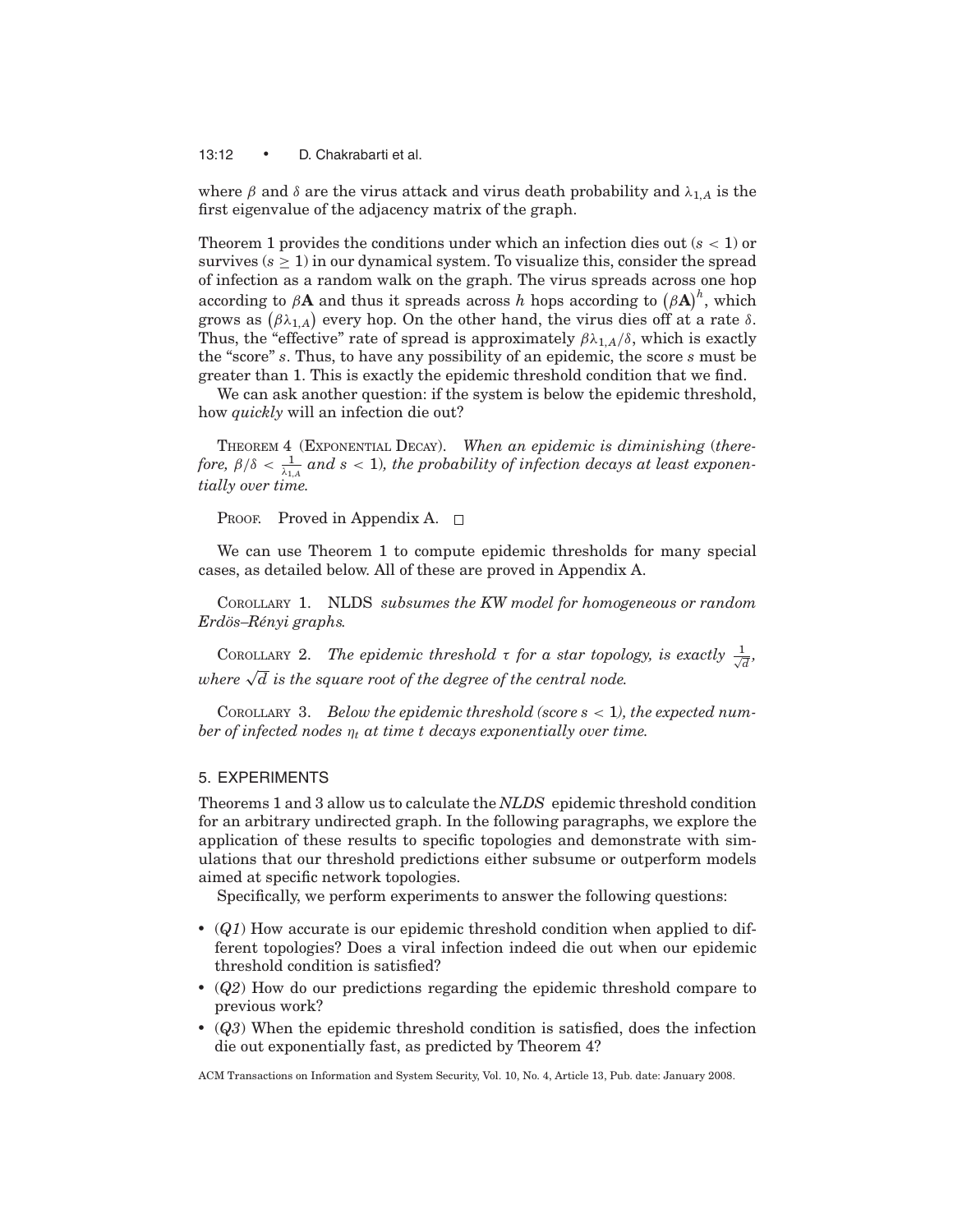| Dataset       | Nodes  | Edges   | Largest Eigenvalue |
|---------------|--------|---------|--------------------|
| <b>RANDOM</b> | 256    | 982     | 8.691              |
| POWER-LAW     | 3,000  | 5.980   | 11.543             |
| STAR-10K      | 10,001 | 10,000  | 100                |
| <b>OREGON</b> | 11,461 | 32,730  | 75.241             |
| <b>ENRON</b>  | 33,696 | 361,622 | 118.417            |
| <i>EMAIL</i>  | 1,049  | 37,012  | 83.460             |

Table II. Dataset Characteristics

The datasets we used were:

- RANDOM: An Erdös-Rényi random graph of 256 nodes and 982 edges.
- POWER-LAW: A graph of 3000 nodes and 5980 edges, generated by the popular Barabási–Albert process [Barabási and Albert 1999]. This generates a graph with a power-law degree distribution of exponent 3.
- *STAR-10K*: A "star" graph with one central hub connected to 10, 000 "satellites."
- *OREGON*: A real-world graph of network connections between autonomous systems (AS), obtained from http://topology.eecs.umich.edu/data.html. It has 11, 461 nodes and 32, 730 edges. We have already seen this graph before in Section 3.2.
- *ENRON*: We created a graph from the Enron email dataset, which contains 517, 431 emails from 151 Enron employees. Every email address is a node and there is an undirected link between two nodes if they had one or more email exchanges . The graph contains 33, 696 nodes and 361, 622 edges.
- *EMAIL*: A second real-world email graph comes from a large research institution. We only considered email addresses coming from the research institution and exclude emails sent outside the institution. This gives us a network with 1, 049 nodes and 37, 012 edges.

For each dataset, all nodes were initially infected with the virus and then its propagation was studied in a simulator. All simulations were run for 10, 000 timesteps, and were repeated 100 times with different seeds, reporting the mean. We do not plot the standard deviation error-bars, for clarity. Table II provides more details.

## 5.1 *(Q1)* Accuracy of Our Epidemic Threshold Condition

Figure 5 shows the number of infected nodes over time for various values of the score  $s$ , in log-log scales. The dotted line shows the case for  $s = 1$ . We observe a clear trend: below the threshold  $(s < 1)$ , the infection dies off, while it survives above the threshold  $(s > 1)$ . This is exactly as predicted by Theorem 1, and justifies our formula for the threshold.

Thus, *our epidemic threshold condition is accurate: infections become extinct below the threshold and survive above it.*

## 5.2 *(Q2)* Comparison with Previous Work

In Figure 6, we compare the predicted threshold of our model against that of the MFA model. For several values of the score *s*, we plot the number of infected

ACM Transactions on Information and System Security, Vol. 10, No. 4, Article 13, Pub. date: January 2008.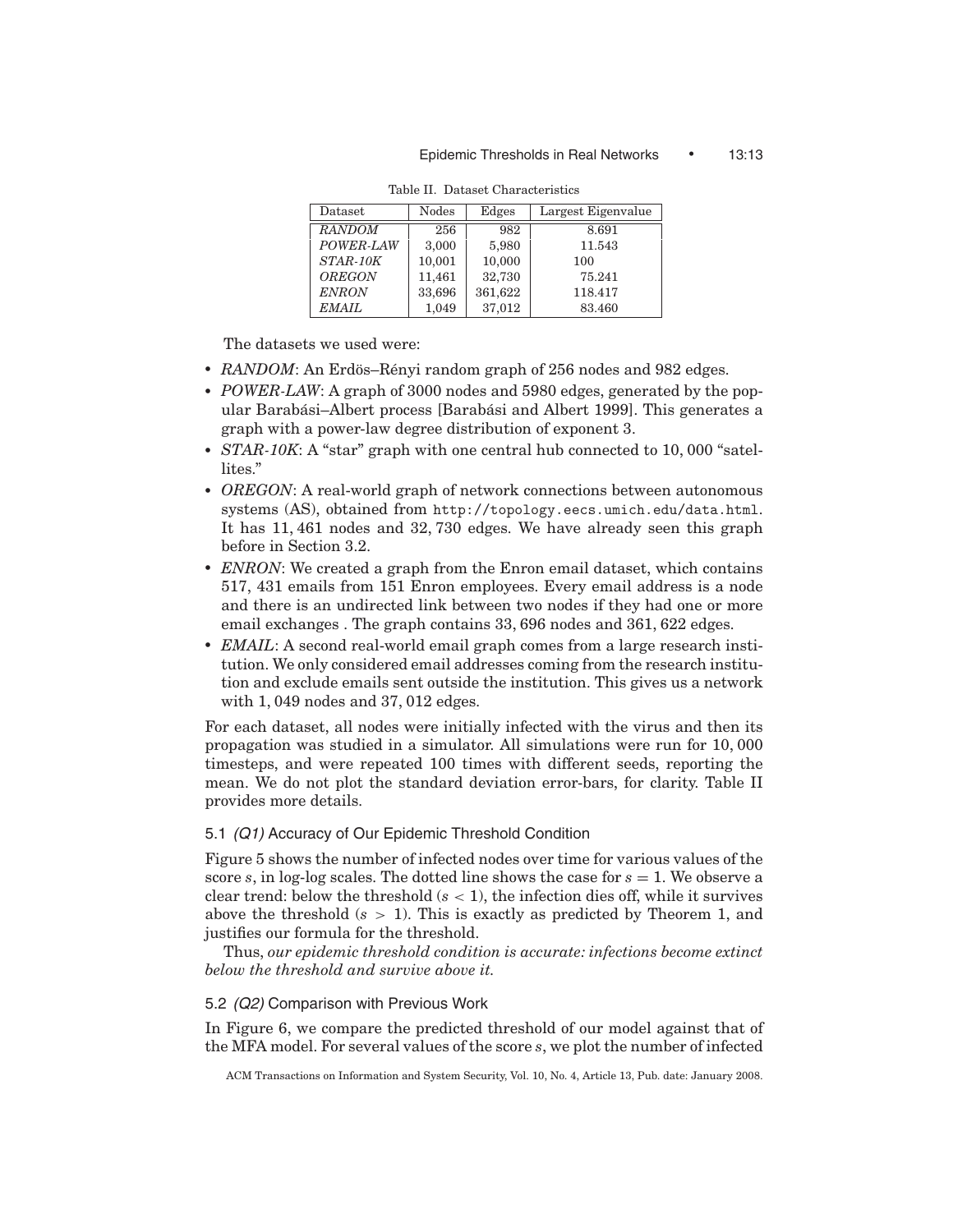



Fig. 5. Accuracy of our epidemic threshold. The number of infected nodes is plotted versus time for various values of the score  $s$  (log-log scales). The case when score  $s = 1$  is shown with the dotted line. There is a clear distinction between the cases, where *s* < 1 and *s* > 1: below 1, the infection dies out quickly, while above 1, it survives in the graph. This is exactly our proposed epidemic threshold condition.

nodes left after a "long" time (specifically 500, 1000, and 2000 time-steps). Below the threshold, the infection should have died out, while it could have survived above the threshold. In all cases, we observe that this change in behavior (extinction to epidemic) occurs *exactly* at our predicted epidemic threshold. This is a strong indication that the only assumption of our NLDS model, the *independence assumption*, holds for several real and synthetic graphs.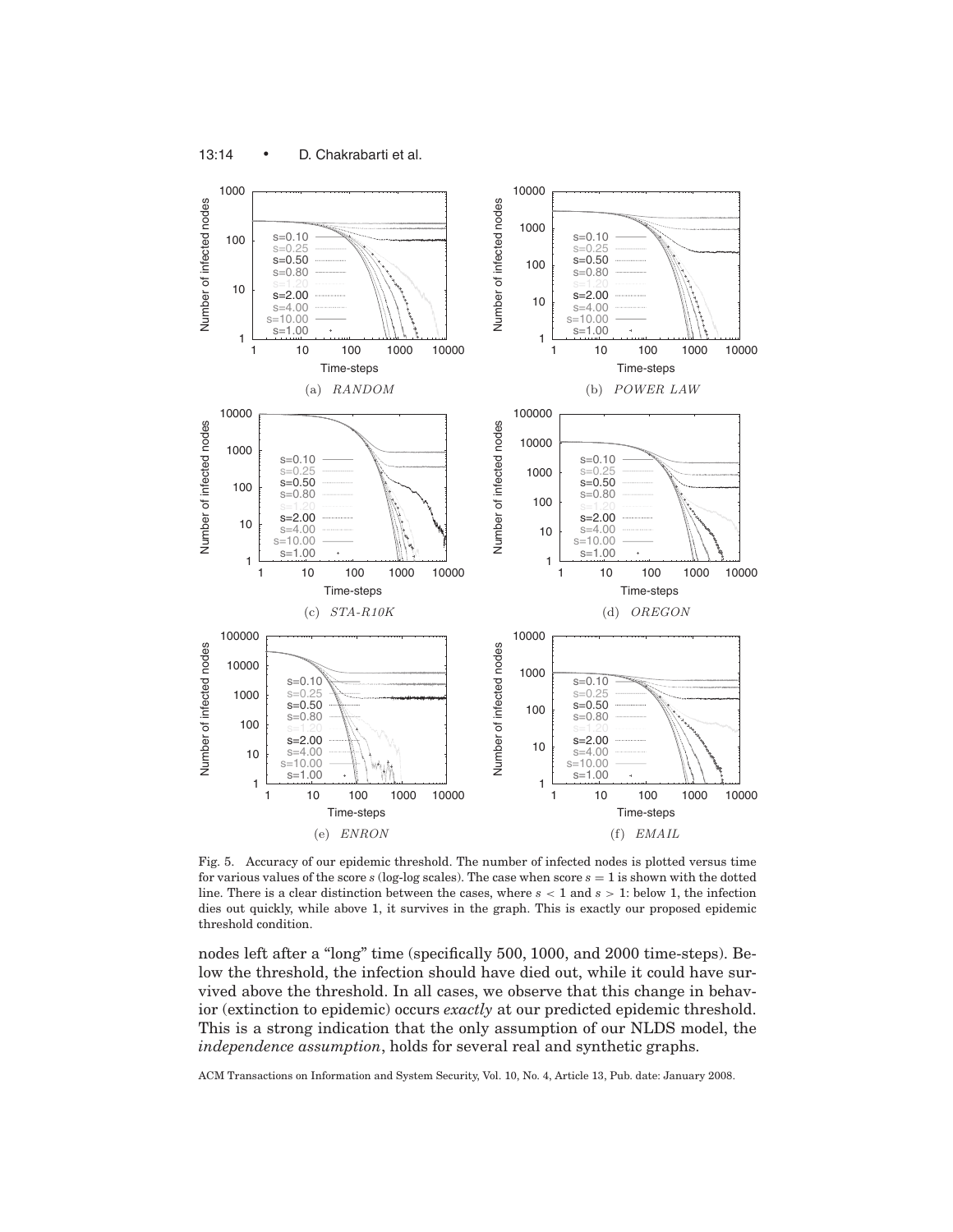

Fig. 6. Comparison with the MFA model. We plot number of infected nodes after a "long" time for various values of the score *s*, versus *s*. For each dataset, we show results after 500, 1000, and 2000 time-steps. In each case, we observe a sharp jump in the size of the infected population at our epidemic threshold of *s* = 1. Note that our results are far more accurate than those of the MFA model.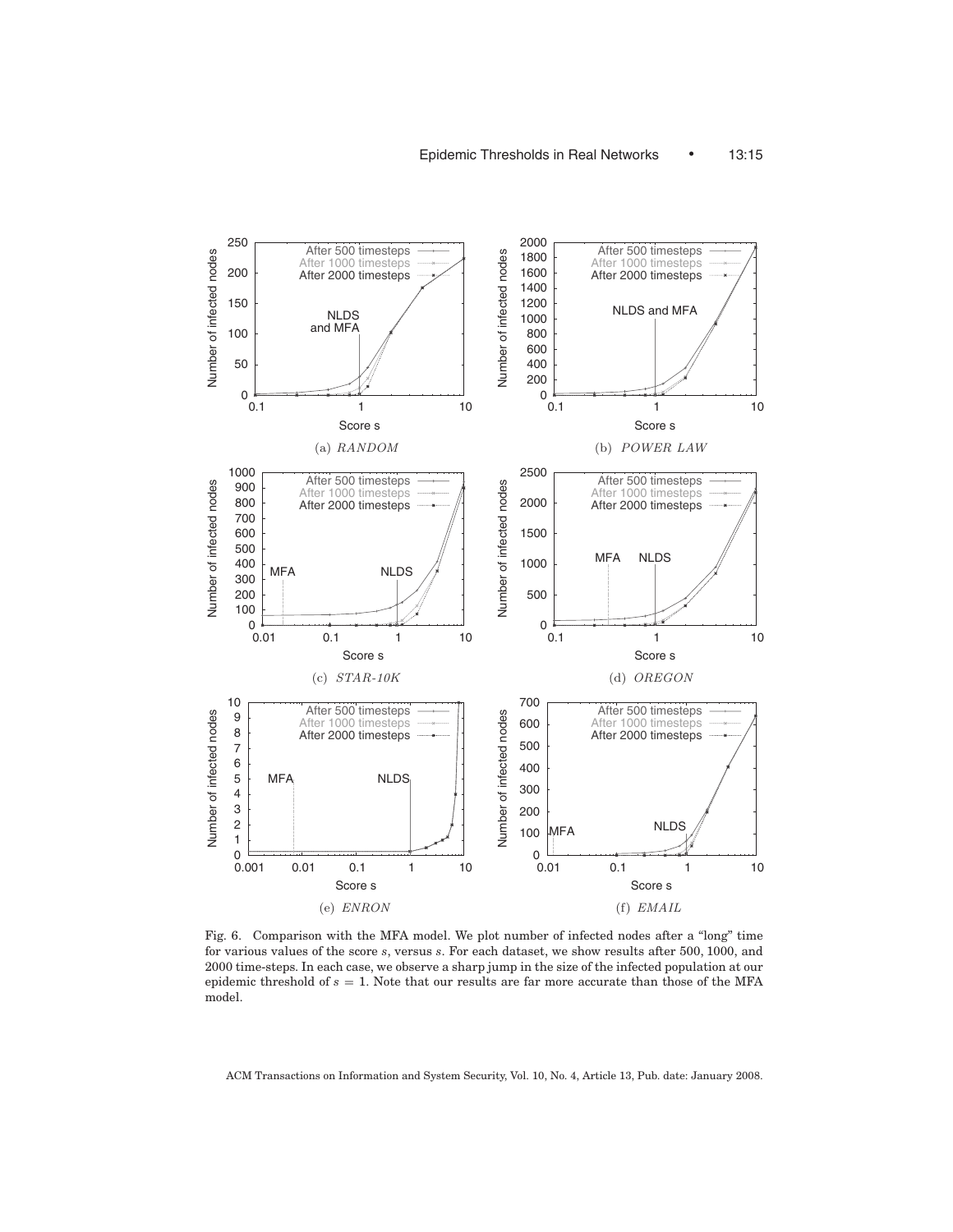#### 13:16 • D. Chakrabarti et al.

Notice that the *NLDS* threshold is more accurate than that of the MFA model for the *STAR-10K* and the real-world *OREGON* graphs, while we subsume their predictions for *RANDOM* and *POWER-LAW*, which are the topologies the MFA model was primarily developed for.

Recalling also that our model subsumes the KW model on homogeneous networks (Corollary 1), we arrive at the following conclusion: *our epidemic threshold for* NLDS *subsumes or performs better than those for other models.*

# 5.3 *(Q3)* Exponential Decay of Infection Under Threshold

Figure 7 demonstrates the rate of decay of the infection when the system is below the threshold  $(s < 1)$ . The number of infected nodes is plotted against time on a log-linear scale We see that in all cases, the decay is exponential (because the plot looks linear on a log-linear scale). This is exactly as predicted by Theorem 4.

Thus, *the infection dies out exponentially quickly below the threshold*  $(s < 1)$ *.* 

## 6. APPLICATIONS

How can we suppress the propagation of a virus? Our epidemic threshold results allow us to analyze many different virus suppression schemes under the same theoretical framework. Two of the most commonly used schemes are throttling and immunization; we discuss these below.

## 6.1 Throttling

Throttling is a method of slowing down the spread of a worm by limiting the maximum rate of transmission of every node. In our framework, this corresponds to capping the value of the birth rate  $\beta$  to a maximum  $\beta_{max}$ . Thus, by Theorem 1, the epidemic dies out if the worm can be eliminated at a rate of at least  $\delta > \beta_{max} \cdot \lambda_{1,A}$ , where **A** represents the adjacency matrix of the graph.

#### 6.2 Immunization

If we have a budget of *k* nodes that can be immunized, which nodes should we pick? The "targeted" immunization policy would choose the nodes with the highest degrees. However, in light of Theorem 1, we should choose the ones that cause the maximal reduction in  $\lambda_{1,A}$ , because these are the ones that will cause maximal increase of the epidemic threshold  $\tau$ . Let's refer to the above policy as " $max - \Delta \lambda$ " Will " $max - \Delta \lambda$ " and "targeted" ever disagree? The answer is *yes*, and we illustrate it with an example.

Consider the graph of Figure 8, a "bar-bell" graph consisting of two equal-size cliques connected with a bridge (node *C*). Note the "gateway" node *B* has one edge to the clique missing so that it has the same degree as other nodes in the clique (e.g., node *A*). For simplicity, assume that *k*=1, that is, we are allowed to immunize only one node.

On this graph, intuitively, the single best node to immunize would be the bridge node *C*. The "targeted" immunization policy will clearly fail, picking any one of the clique members, but not the bridge *C*. Let's see the eigenvalues: Without immunization, the original graph has the first eigenvalue of magnitude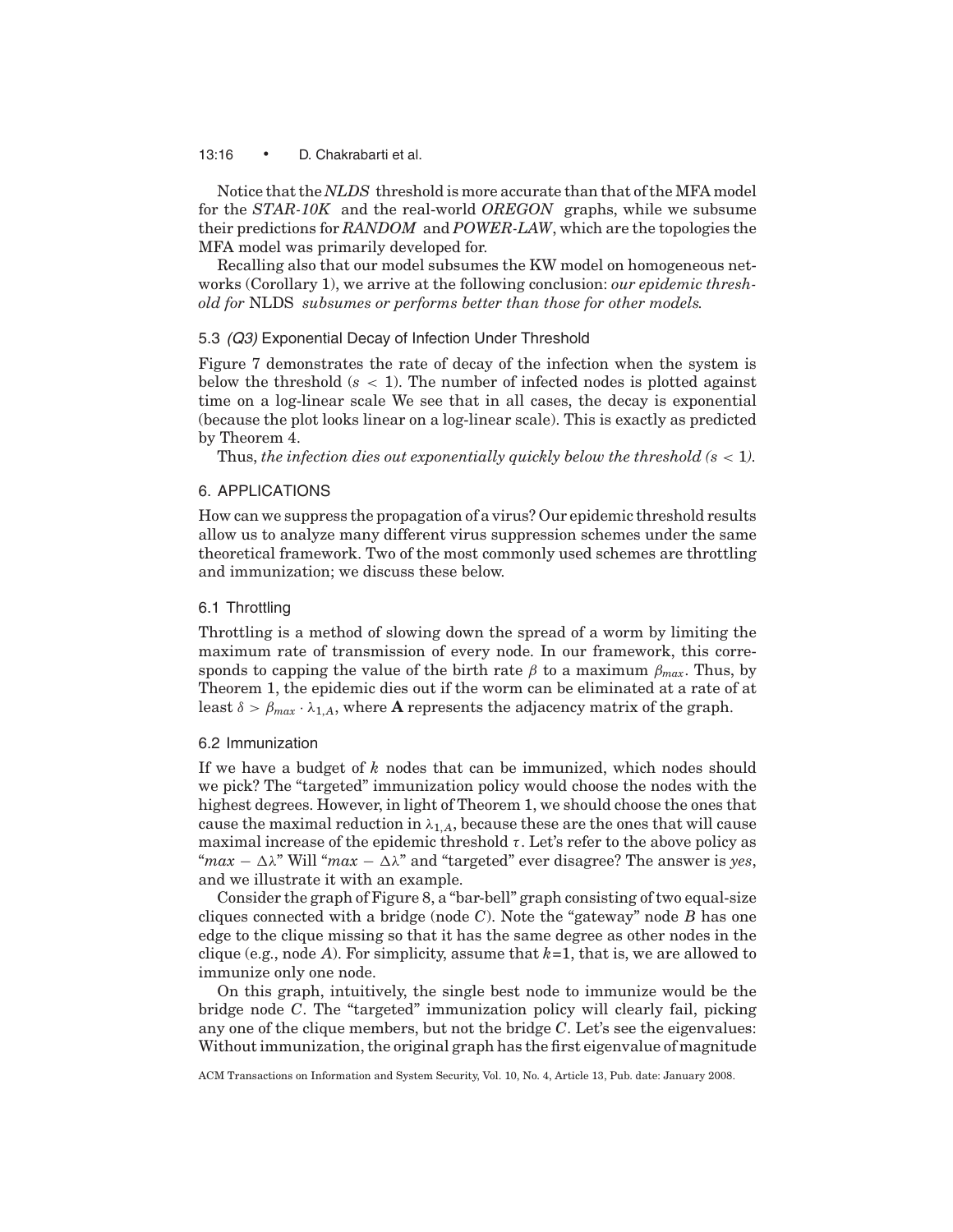

Fig. 7. Exponential decay below the threshold. The number of infected nodes is plotted versus time for various values of the score *s* < 1 (log-linear scales). Clearly, the decay is exponentially quick (because it is linear on a log-linear plot). This matches the predictions of Theorem 4.

 $\lambda_1 = 6.803$ . Immunizing node A gives a drop of 0.0153, with a drop of 0.0155 for *A* , 0.0160 for *B*, and 0.0315 for *C*.

This example demonstrates that the intuitive "targeted" immunization policy (and its popular approximation, the "acquaintance" immunization policy) is not necessarily the best. Instead, it is the " $max - \Delta\lambda$ " policy that creates the toughest obstacles for the virus.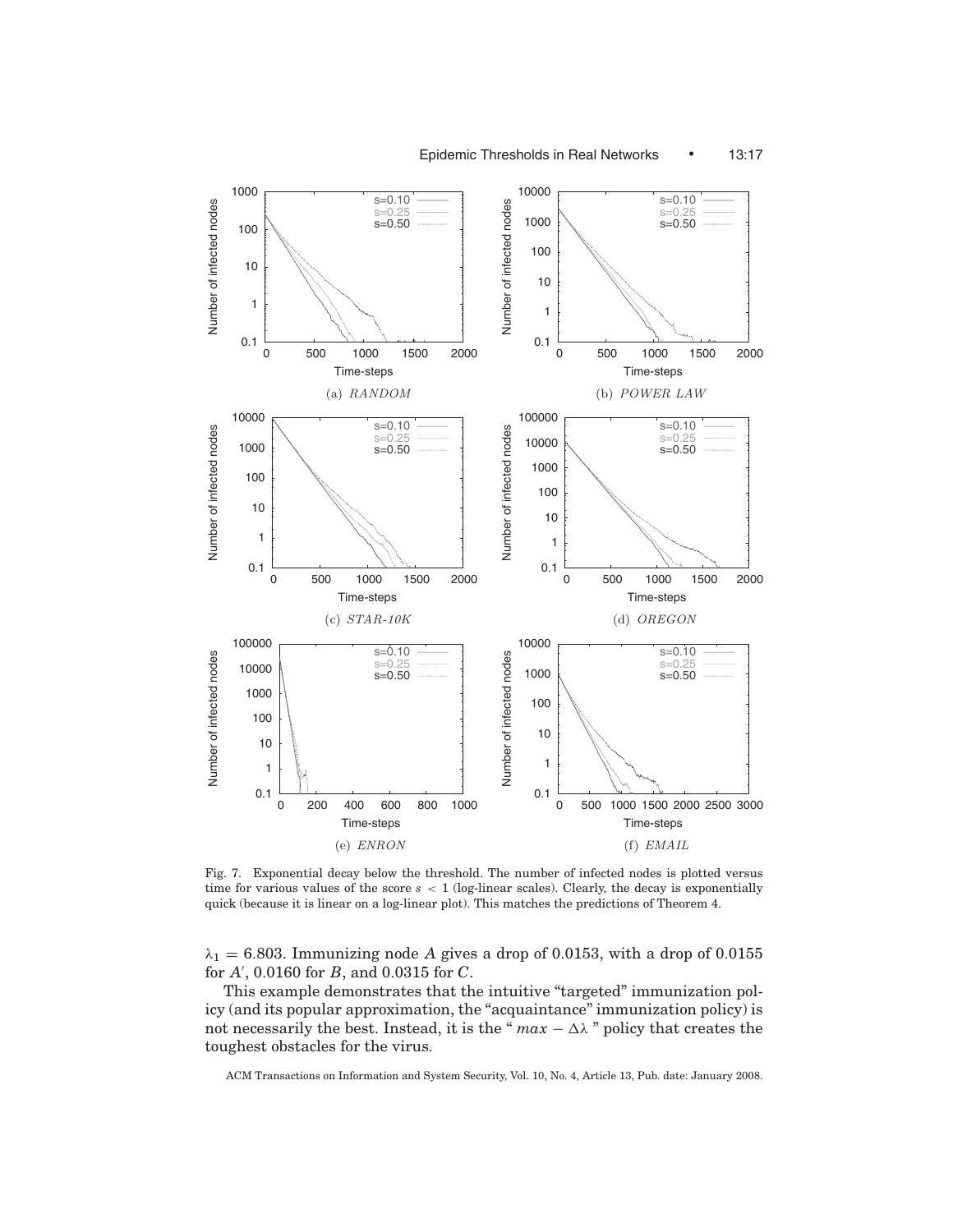#### 13:18 • D. Chakrabarti et al.



Fig. 8. The "bar-bell" graph. Two cliques of the same size connected with a bridge.

#### 6.3 SIS versus SIR Models

Does our threshold condition extend to the SIR model? The SIR model stands for susceptible-infectious-recovered, and models viruses like the mumps, where people obtain lifetime immunity. This is an interesting research direction. Our preliminary analysis (not included here) shows that the same threshold condition also governs the SIR model. Of course, in the SIR model, the virus will eventually become extinct; above threshold, it will infect a significant portion of the population, while below threshold it will not spread. The intuition is that, for the virus to spread further, an infected person should be able to infect at least one more person, before she recovers. The average recovery time is  $1/\delta$ , and thus the expected number of infected nodes would be  $\beta * \lambda_1/\delta$ . Thus, we conjecture that our threshold condition also carries over to the SIR model.

## 7. CONCLUSIONS

How will a virus propagate in a real computer network? What is the epidemic threshold for a finite graph, if any? Which nodes should we immunize first? In this paper we answer these questions by providing a new analytical model that accurately models the propagation of viruses on *arbitrary graphs*. The primary contributions of this paper are:

- We propose a new model for virus propagation in networks (Eq. 7) and show that our model is more precise and general than previous models. We demonstrate the accuracy of our model on both real and synthetic networks.
- We show that we can capture the virus-propagation properties of an arbitrary graph in a single parameter, namely, the largest eigenvalue  $\lambda_{1,A}$  of the adjacency matrix *A*. We propose a precise epidemic threshold,  $\tau = 1/\lambda_{1,A}$ , which holds irrespective of the network topology; an epidemic is prevented when  $\delta > \delta_c = \beta * \lambda_{1,A}$ . We show that our epidemic threshold is more general and more precise than previous models for special-case graphs (e.g., Erdös–Rényi, homogeneous).
- - We show that, below the epidemic threshold, the number of infected nodes in the network decays exponentially.
- We show how our threshold condition can be used to guide antivirus policies. In particular, we show how to predict the effectiveness of throttling mechanisms, as well as we propose a new immunization policy (" $max - \Delta\lambda$ "), so as to maximally slow down the spread of a virus.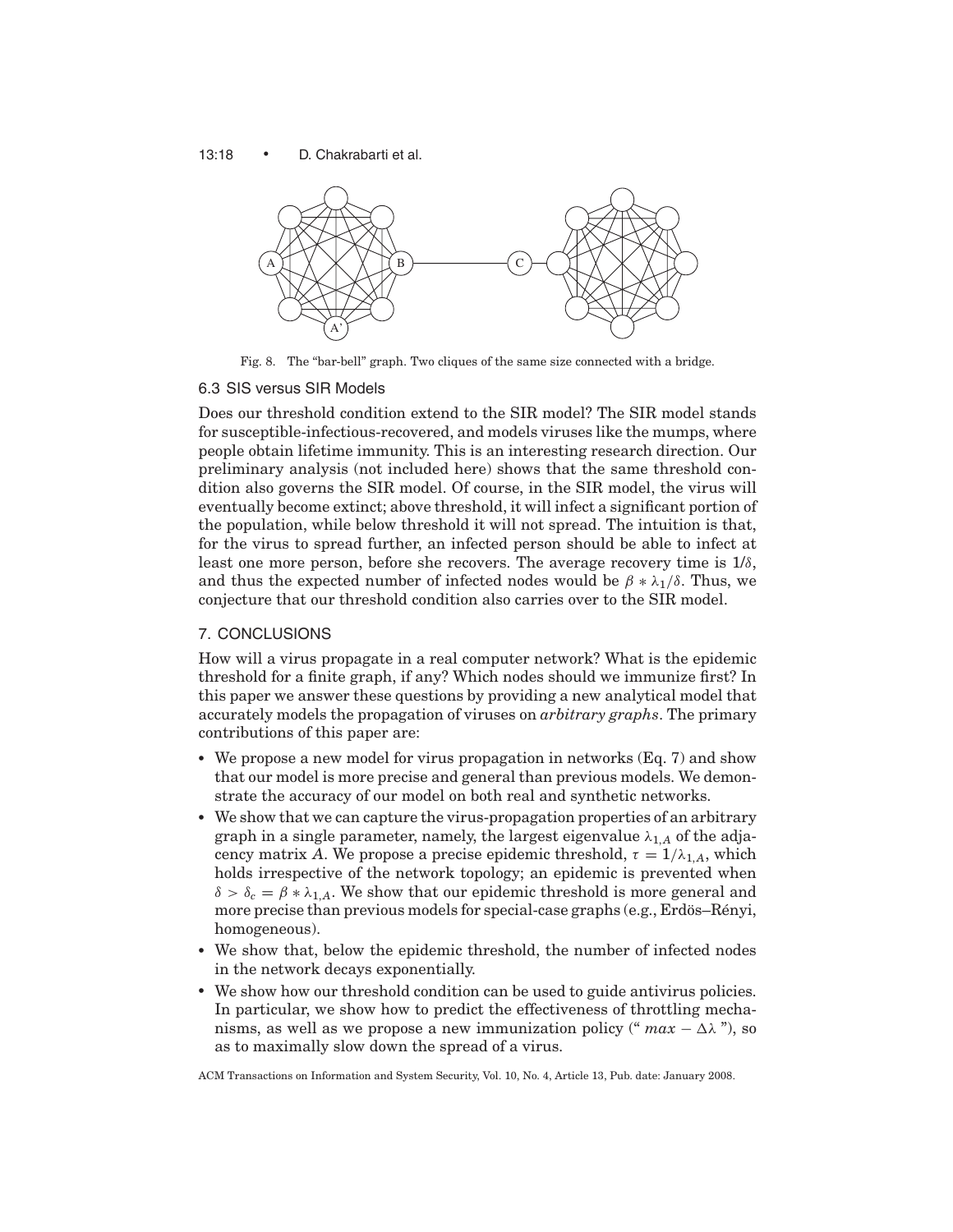Future research directions abound, both for theoretical as well as experimental work. One extension is to study the SIR model, where we conjecture that the threshold condition is still the same. Another direction is to derive an analytical formula for the size of the epidemic  $\eta_t$  at time *t*, or at the steady state; in either case, we conjecture that the first eigenvalue should be involved, again.

## APPENDIX

## A. DETAILS OF THE PROOFS

THEOREM 1 EPIDEMIC THRESHOLD. *In* NLDS*, the epidemic threshold* τ *for an undirected graph is*

$$
\tau = \frac{1}{\lambda_{1,A}}\tag{A1}
$$

*where*  $\lambda_{1,A}$  *is the largest eigenvalue of the adjacency matrix* **A** *of the network.* 

PROOF. This follows from Theorems 1 and 3 proved below.  $\square$ 

THEOREM 2 (PART A: NECESSITY OF EPIDEMIC THRESHOLD). *In order to ensure that over time, the infection probability of each node in the graph goes to zero (that is, the epidemic dies out), we must have*  $\frac{\beta}{\delta} < \tau = \frac{1}{\lambda_{1, A}}$ *, where*  $\beta$  *is the birth rate,*  $\delta$  *is the death rate, and*  $\lambda_{1,A}$  *is the largest eigenvalue of the adjacency matrix* **A***.*

PROOF. We have modeled viral propagation as a *discrete dynamical system*, with the following nonlinear dynamical equation:

$$
1 - p_{i,t} = (1 - p_{i,t-1})\zeta_{i,t}
$$
  
+  $\delta p_{i,t-1}\zeta_{i,t}$  (from Eq. 7)  
or,  $\vec{\mathbf{P}}_t = g(\vec{\mathbf{P}}_{t-1})$   
where  

$$
g_i(\vec{\mathbf{P}}_{t-1}) = 1 - (1 - p_{i,t-1})\zeta_{i,t} - \delta p_{i,t-1}\zeta_{i,t}
$$
(A2)

and  $g_i(\cdot)$  is the *i*th element of the vector  $g(\cdot)$ .

The infection dies out when  $p_i = 0$  for all *i*. We can easily check that the  **vector is a** *fixed point* **of the system; when**  $p_{i,t-1} = 0$  **for all** *i* **(all nodes** healthy), the equation above results in  $p_{i,t} = 0$  for all *i*, and so all nodes remain healthy forever. The question we need to answer is: If the infection probabilities of all nodes in the graph come close to zero, will the dynamical system push them even closer to zero? In other words, is the  $P = 0$  fixed point *asymptotically stable?* If yes, the infection probabilities will go to zero and the infection will die out, but, if not, the infection could survive and become an epidemic.

Using dynamical systems theory, the required condition is:

LEMMA 1 (ASYMPTOTIC STABILITY). *The system is asymptotically stable at* **P** = **0** *if the eigenvalues of* ∇ *g*( **0**) *are less than* 1 *in absolute value, where*  $[\nabla g(\vec{0})]_{i,j} = \frac{\partial g_i}{\partial p_j} |_{\vec{P} = \vec{0}} A$  proof is shown in [Hirsch and Smale 1974], (pp. 278 – −281*).*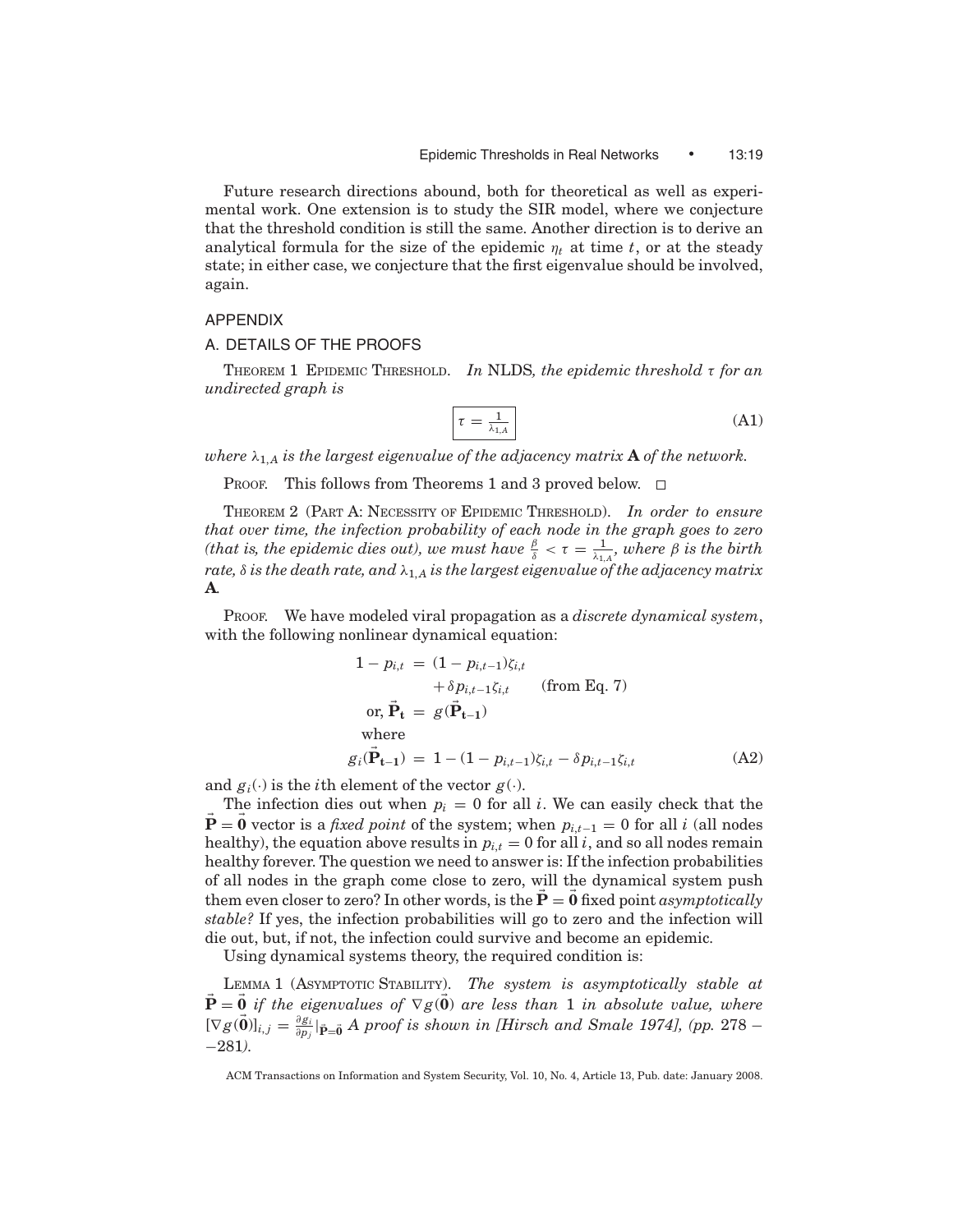#### 13:20 • D. Chakrabarti et al.

From Eq A2, we can calculate  $\nabla g(\mathbf{0})$ :

$$
\begin{bmatrix}\nabla g(\vec{\mathbf{0}})\n\end{bmatrix}_{i,j} = \begin{cases}\n\beta \mathbf{A}_{j,i} & \text{for } j \neq i \\
1 - \delta & \text{for } j = i\n\end{cases}
$$
\nThus,  $\nabla g(\vec{\mathbf{0}}) = \beta \mathbf{A}' + (1 - \delta)\mathbf{I}$   
\n
$$
= \beta \mathbf{A} + (1 - \delta)\mathbf{I}
$$
\n(A3)

where the last step follows because  $\mathbf{A} = \mathbf{A}'$  (since the graph is undirected).

This matrix describes the behavior of the virus when it is very close to dying out; we call it the system matrix **S**:

$$
\mathbf{S} = \nabla g(\mathbf{0}) = \beta \mathbf{A} + (1 - \delta) \mathbf{I}
$$
 (A4)

As shown in Lemma 2 following this proof, the matrices **A** and **S** have the same eigenvectors  $\vec{u}_{i,S}$ , and their eigenvalues,  $\lambda_{i,A}$  and  $\lambda_{i,S}$ , are closely related:

$$
\lambda_{i,S} = 1 - \delta + \beta \lambda_{i,A} \quad \forall i \tag{A5}
$$

Hence, using the stability condition above, the system is asymptotically stable when

$$
|\lambda_{i,S}| < 1 \quad \forall i \tag{A6}
$$

that is, all eigenvalues of **S** have absolute value less than one.

Now, since **A** is a real symmetric matrix (because the graph is undirected), its eigenvalues  $\lambda_{i,A}$  are real. Thus, the eigenvalues of **S** are also real. Since the graph  $\mathcal G$  is a connected undirected graph, the matrix **A** is also a real, nonnegative, irreducible, square matrix. Under these conditions, the Perron–Frobenius Theorem [MacCluer 2000] says that the largest eigenvalue is a positive real number and also has the largest magnitude among all eigenvalues. Thus,

$$
\lambda_{1,S} = |\lambda_{1,S}| \ge |\lambda_{i,S}| \quad \forall i
$$
\n(A7)

Using this in Eq. (A6):

$$
\lambda_{1,S} < 1
$$
 that is, 
$$
1 - \delta + \beta \lambda_{1,A} < 1
$$

which means that an epidemic is prevented if  $\beta/\delta < 1/\lambda_{1,A}$ . Also, if  $\beta/\delta > 1/\lambda_{1,A}$ , the probabilities of infection may diverge from zero, and an epidemic could occur. Thus, the epidemic threshold is  $\left|\tau = \frac{1}{\lambda_{1, A}}\right|$ 

LEMMA 2 (EIGENVALUES OF THE SYSTEM MATRIX). *The ith eigenvalue of* **S** *is of the form*  $\lambda_{i,S} = 1 - \delta + \beta \lambda_{i,A}$ , and the eigenvectors of **S** are the same as those of **A***.*

PROOF. Let  $\mathbf{u}_{i,A}$  be the eigenvector of **A** corresponding to eigenvalue  $\lambda_{i,A}$ . Then, by definition,  $\mathbf{A}\vec{\mathbf{u}}_{i,\mathbf{A}} = \lambda_{i,A} \cdot \vec{\mathbf{u}}_{i,\mathbf{A}}$  Now,

$$
\begin{aligned} \mathbf{S}\ddot{\mathbf{u}}_{\mathbf{i},\mathbf{A}} &= (1 - \delta)\mathbf{u}_{\mathbf{i},\mathbf{A}} + \beta \mathbf{A}\ddot{\mathbf{u}}_{\mathbf{i},\mathbf{A}} \\ &= (1 - \delta)\ddot{\mathbf{u}}_{\mathbf{i},\mathbf{A}} + \beta \lambda_{i,\mathbf{A}}\ddot{\mathbf{u}}_{\mathbf{i},\mathbf{A}} \\ &= (1 - \delta + \beta \lambda_{i,\mathbf{A}})\ddot{\mathbf{u}}_{\mathbf{i},\mathbf{A}} \end{aligned} \tag{A8}
$$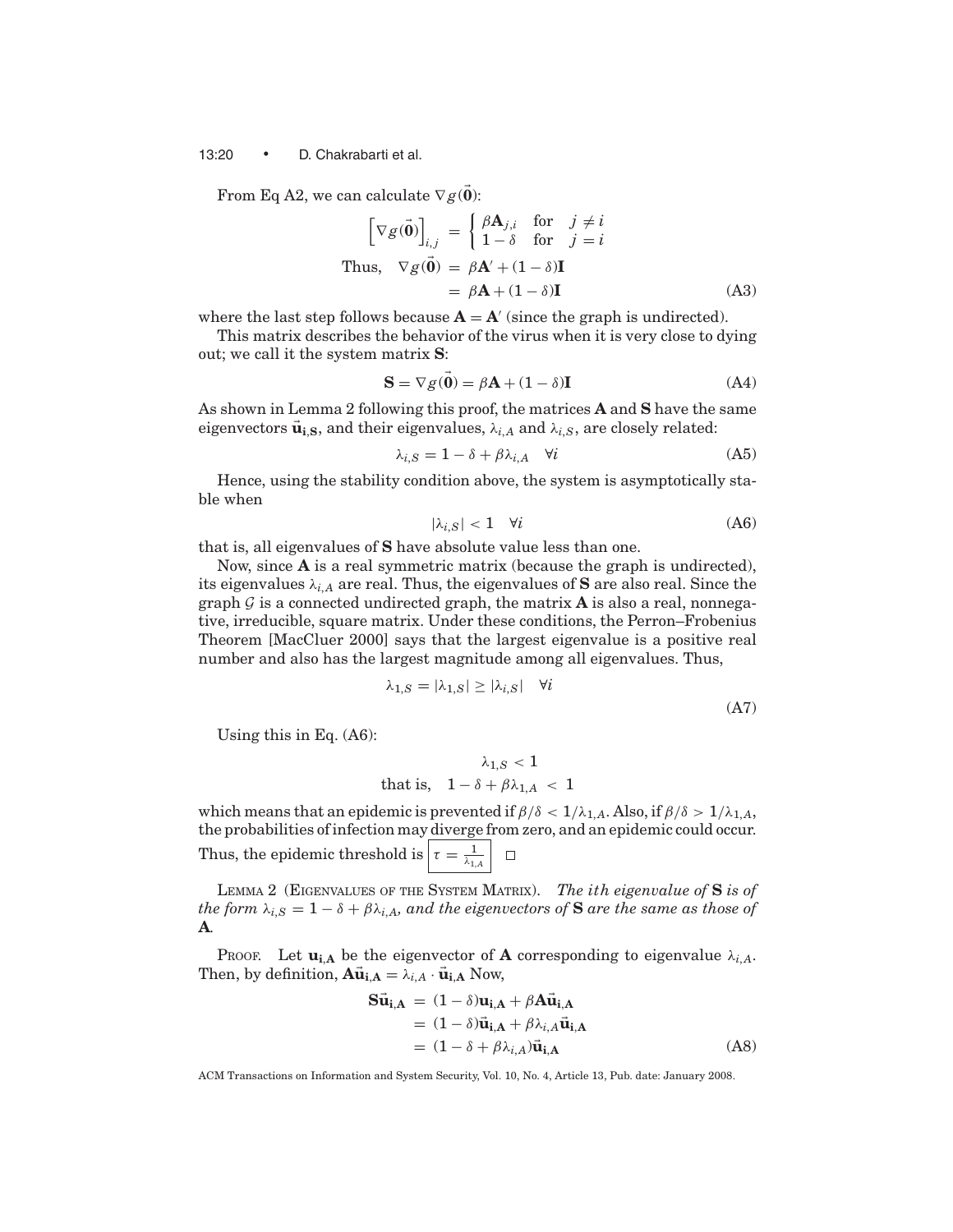Thus,  $\vec{u}_{i,A}$  is also an eigenvector of **S**, and the corresponding eigenvalue is  $(1 - \delta + \beta \lambda_{i,A}).$ 

Conversely, suppose  $\lambda_{i,S}$  is an eigenvalue of **S** and  $\mathbf{u}_{i,S}$  is the corresponding eigenvector. Then,

$$
\lambda_{i,S}\vec{\mathbf{u}}_{i,\mathbf{S}} = \mathbf{S}\vec{\mathbf{u}}_{i,\mathbf{S}}
$$
  
=  $(1 - \delta)\vec{\mathbf{u}}_{i,\mathbf{S}} + \beta \mathbf{A}\vec{\mathbf{u}}_{i,\mathbf{S}}$   

$$
\Rightarrow \left(\frac{\lambda_{i,S} + \delta - 1}{\beta}\right)\vec{\mathbf{u}}_{i,\mathbf{S}} = \mathbf{A}\vec{\mathbf{u}}_{i,\mathbf{S}}
$$

Thus,  $\vec{u}_{i,S}$  is also an eigenvector of **A**, and the corresponding eigenvalue of **A** is  $λ<sub>i</sub>, A = (λ<sub>i</sub>, S + δ - 1)/β.$  □

THEOREM 3 (PART B: SUFFICIENCY OF EPIDEMIC THRESHOLD). *If*  $\frac{\beta}{\delta} < \tau = \frac{1}{\lambda_{1,4}}$ , *then the epidemic will die out over time (the infection probabilities will go to zero), irrespective of the size of the initial outbreak of infection. Here* β *is the birth rate,*  $\delta$  *is the death rate, and*  $\lambda_{1,A}$  *is the largest eigenvalue of the adjacency matrix* **A***.*

PROOF.

$$
\zeta_{i,t} = \prod_{j:neighbor \text{ of } i} (1 - \beta * p_{j,t-1}) \quad (\text{from Eq. 6})
$$
\n
$$
\geq 1 - \beta * \sum_{j:neighbor \text{ of } i} p_{j,t-1} \tag{A9}
$$

where the last step follows because all terms are positive.

Now, for  $i = 1...N$ ,

$$
1 - p_{i,t} = (1 - p_{i,t-1})\zeta_{i,t} + \delta \cdot p_{i,t-1} \cdot \zeta_{i,t}
$$
  
\n
$$
= (1 - (1 - \delta) p_{i,t-1}) \zeta_{i,t}
$$
  
\n
$$
\geq (1 - (1 - \delta) p_{i,t-1}) \times \left(1 - \beta \sum_{j:neighbor \text{ of } i} p_{j,t-1}\right)
$$
  
\n(sing Eq. A9)  
\n
$$
\geq (1 - (1 - \delta) p_{i,t-1}) \times \left(1 - \beta \sum_{j=1}^{N} \mathbf{A}_{j,i} \cdot p_{j,t-1}\right)
$$
  
\n(because  $\mathbf{A}_{j,i} = 1$  for neighbors only)  
\n
$$
\geq 1 - (1 - \delta) p_{i,t-1}
$$
  
\n
$$
- \beta \sum_{j} \mathbf{A}_{j,i} \cdot p_{j,t-1} + \beta (1 - \delta) p_{i,t-1} \sum_{j} \mathbf{A}_{j,i} \cdot p_{j,t-1}
$$
  
\n
$$
\geq 1 - (1 - \delta) p_{i,t-1} - \beta \sum_{j} \mathbf{A}_{j,i} \cdot p_{j,t-1}
$$
 (A10)

No assumptions were required in this.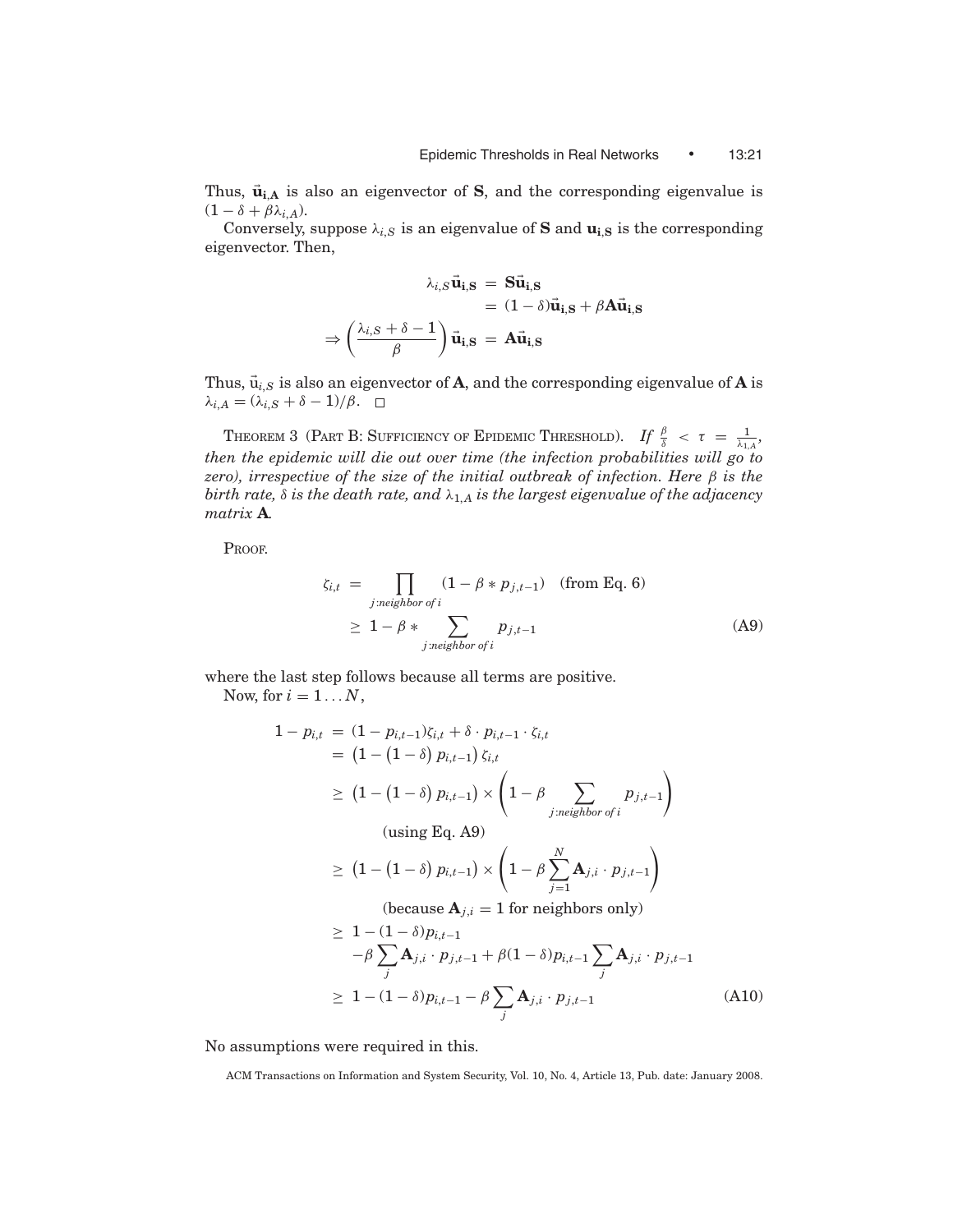13:22 • D. Chakrabarti et al.

Thus,

$$
p_{i,t} \le (1 - \delta) p_{i,t-1} + \beta \sum_{j} \mathbf{A}_{j,i} \cdot p_{j,t-1}
$$
 (A11)

Writing this in vector form, we observe that this uses the same system matrix **S** from Eq. A4:

$$
\mathbf{P} \leq \mathbf{S} \vec{\mathbf{P}}_{t-1} \text{ (using the definition of } \mathbf{S} \text{ from Eq. A4})
$$
\n
$$
\leq \mathbf{S}^2 \vec{\mathbf{P}}_{t-2} \leq \dots
$$
\n
$$
\leq \mathbf{S}^t \vec{\mathbf{P}}_0
$$
\n
$$
\leq \sum_i \lambda_{i,S}^t \vec{\mathbf{u}}_{i,\mathbf{S}} \vec{\mathbf{u}}_{i,\mathbf{S}} \vec{\mathbf{P}}_0 \text{ (A12)}
$$

where the last step is the spectral decomposition of **S***<sup>t</sup>* . Using Eq. (A5)

$$
\lambda_{i,S} = 1 - \delta + \beta \lambda_{i,A}
$$
  

$$
< 1 - \delta + \beta \frac{\delta}{\beta} \text{ (the sufficiency condition)}
$$
  

$$
< 1
$$

and so,  $\lambda_{i,S}^t \approx 0$  for all *i* and large *t* 

Thus, the right-hand side of Eq. (A12) goes to zero, implying that

## **P** ; 0 as *t* increases

implying that the infection dies out over time.  $\Box$ 

THEOREM 4 (EXPONENTIAL DECAY). *When an epidemic is diminishing* (*therefore*  $\beta/\delta < \frac{1}{\lambda_{1, A}}$ )*, the probability of infection decays at least exponentially over time.*

PROOF. We have:

$$
\mathbf{P}_t \leq \sum_i \lambda_{i,S}^t \vec{\mathbf{u}}_{i,S} \vec{\mathbf{u}}_{i,S} \vec{\mathbf{P}}_0 \quad \text{(from Eq. A12)}
$$
  

$$
\leq \lambda_{1,S}^t * \mathbf{C} \tag{A13}
$$

where **C** is a constant vector. Since the value of  $\lambda_{1,S}$  is less than 1 (because the epidemic is diminishing), the values of  $p_{i,t}$  are decreasing exponentially over time.  $\square$ 

COROLLARY 1. NLDS *subsumes the KW model for homogeneous or random Erd¨os–R´enyi graphs.*

PROOF. According to the KW model, the epidemic threshold in a random Erdös–Rényi graph is  $\tau_{KW} = 1/k$ , where  $\langle k \rangle$  is the average degree [Kephart] and White 1991]. It is easily shown that, in a homogeneous or random network, the largest eigenvalue of the adjacency matrix is  $\langle k \rangle$ . Therefore, our model yields the same threshold condition for random graphs, and thus, our *NLDS* model subsumes the KW model.  $\square$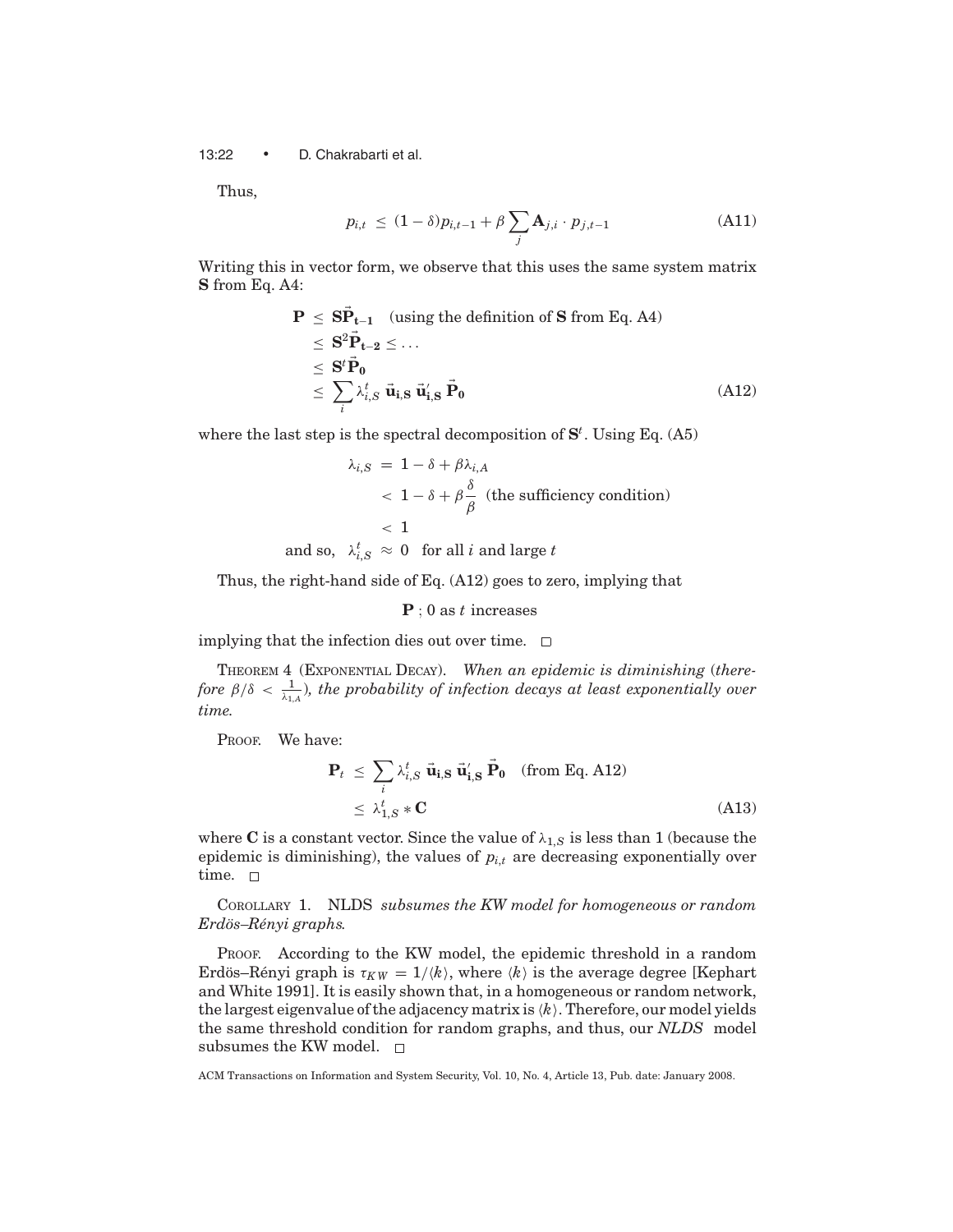COROLLARY 2. The epidemic threshold  $\tau$  for a star topology, is exactly  $\frac{1}{\sqrt{d}}$ , *where*  $\sqrt{d}$  is the square root of the degree of the central node.

PROOF. The eigenvalue of the adjacency matrix,  $\lambda_1$ , is simply  $\sqrt{d}$ . Thus, the epidemic threshold is  $\tau = \frac{1}{\sqrt{d}}$ .

COROLLARY 3. *Below the epidemic threshold (score s* < 1*), the expected number of infected nodes* η*<sup>t</sup> at time t decays exponentially over time.*

PROOF.

$$
\eta_t = \sum_{i=1}^N p_{i,t}
$$
  
=  $\sum_i \lambda_{1,S}^t * C_i$  (from Theorem 4)  
=  $\lambda_{1,S}^t * \sum_i C_i$ 

where  $C_i$  are the individual elements of the matrix  $\mathbf C$  in Eq. (A13). Since  $\sum_i C_i$ is a constant and  $\lambda_{1,S}$  < 1 (from Theorem 1), we see that  $n_t$  decays exponentially with time.  $\square$ 

## B. OTHER METHODS

In a recent paper, Ganesh et al. [2005] found the same threshold condition for fast extinction of the virus, but without needing the independence assumption that we use. Instead, they found an upper bound for the expected number of infected nodes using a *linearized* dynamical system, which was easy to analyze. How do these two approaches compare to each other?

In the following paragraphs, we will show that the two approaches are complimentary to each other. In a nutshell, Ganesh et al. [2005] use a (perhaps weak) upper bound, while we use a *point estimate*. It should be noted, however, that both approaches give the same result, giving more confidence in its accuracy.

1. *A system of random variables:* We will first model the viral propagation solely using binary random variables; this requires no assumptions. Let  $I_i(t)$ ,  $D_i(t)$  and  $B_{ii}(t)$  be 1/0 random variables;  $I_i(t)$  is 1 if node *i* is infected at time *t*, *Di*(*t*) is 1 if node *i* has a "virus death" event between time-steps *t* − 1 and *t*, and  $B_{ji}(t)$  is 1 if node *j* is successful in transmitting the virus to node *i* in between time-steps  $t-1$  and  $t$ .

The equation for infection is:

$$
I_i(t) = I_i(t - 1)(1 - D_i(t)) + (1 - I_i(t - 1))
$$
  
×[ $B_{1i}(t) \cdot A_{1i} \cdot I_1(t - 1)$  OR  
 $B_{2i}(t) \cdot A_{2i} \cdot I_2(t - 1)$  OR ...  
 $B_{Ni}(t) \cdot A_{Ni} \cdot I_N(t - 1)$ ]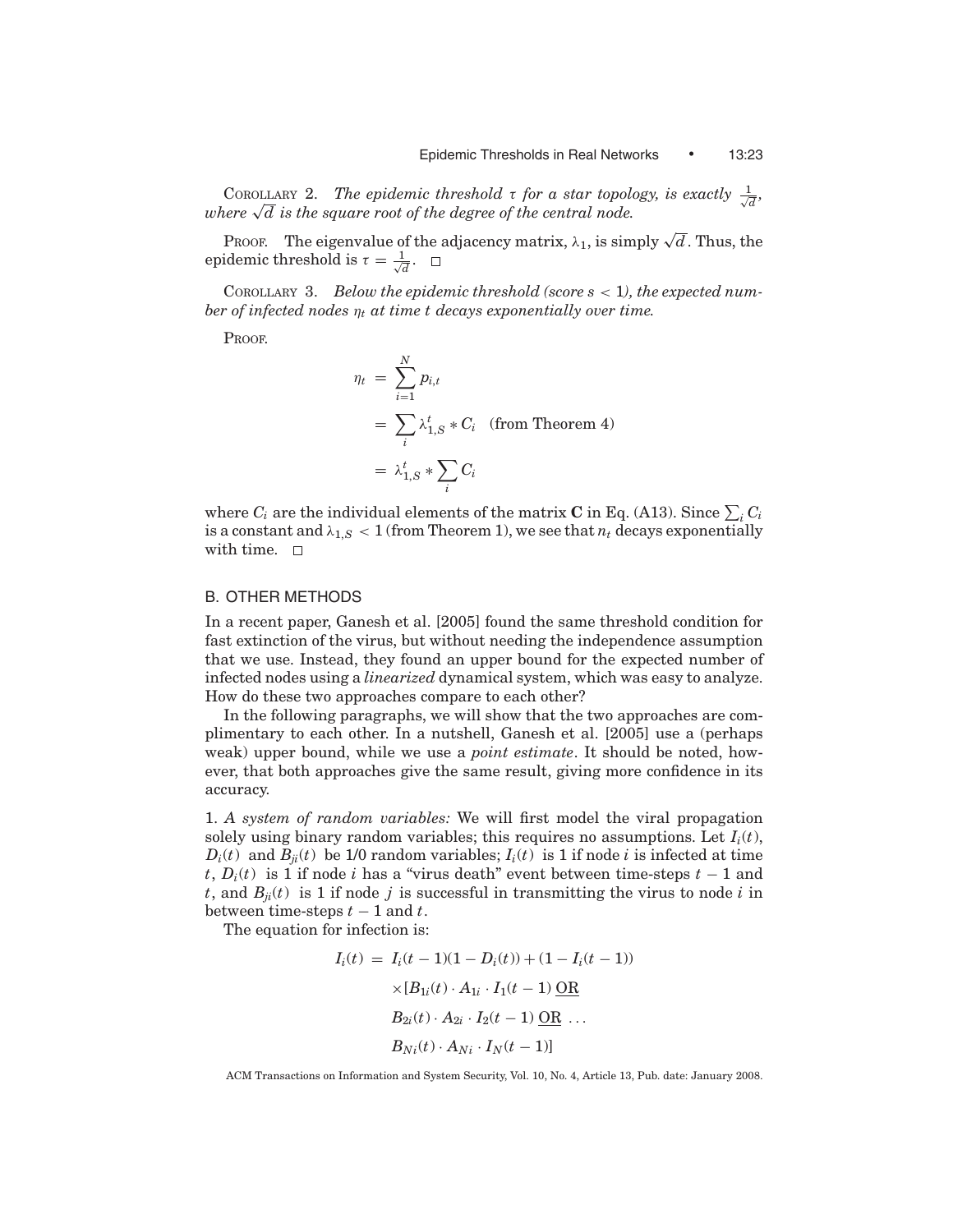# 13:24 • D. Chakrabarti et al.

Taking expectations on both sides, and using  $E[A \Omega B] \leq E[A + B] = E[A] + E[B]$ :

$$
E[I_i(t)] \leq E[I_i(t-1)(1 - D_i(t))]
$$
  
+
$$
E\left[(1 - I_i(t-1)) \cdot \sum_{j=1}^{N} B_{ji}(t)A_{ji}I_j(t-1)\right]
$$
  
= 
$$
E[I_i(t-1)](1 - \delta)
$$
  
+
$$
E\left[\left(\sum_{j=1}^{N} B_{ji}(t)A_{ji}I_j(t-1)\right)
$$
  
-
$$
\left(I_i(t-1) \cdot \sum_{j=1}^{N} B_{ji}(t)A_{ji}I_j(t-1)\right)\right]
$$
  
= 
$$
E[I_i(t-1)](1 - \delta) + \beta \sum_{j=1}^{N} A_{ji}E[I_j(t-1)]
$$
  
-
$$
\beta \sum_{j=1}^{N} A_{ji}E[I_i(t-1)I_j(t-1)]
$$
(B1)

Thus,

$$
E[I_i(t)] \leq \mathcal{X} + \mathcal{Y} - \mathcal{Z}
$$
\n(B2)

\n
$$
\text{where, } \mathcal{X} = E[I_i(t-1)] \left(1 - \delta\right)
$$
\n
$$
\mathcal{Y} = \beta \sum_{j=1}^{N} A_{ji} E[I_j(t-1)]
$$
\n
$$
\mathcal{Z} = \beta \sum_{j=1}^{N} A_{ji} E[I_i(t-1)I_j(t-1)]
$$

Note that  $X, Y, Z \geq 0$ , and that only Z contains the nonlinear terms.

2. *Linearized system:* Here, we neglect  $Z$  to get an upper-bounding linear system:

$$
E[I_i(t)] \leq \mathcal{X} + \mathcal{Y} - \mathcal{Z} \quad \text{(from Eq. B2)}
$$
\n
$$
\leq \mathcal{X} + \mathcal{Y}
$$
\n
$$
= E[I_i(t-1)](1-\delta)
$$
\n
$$
+ \beta \sum_{j=1}^{N} A_{ji} E[I_j(t-1)] \quad \text{(B3)}
$$

which is a linear equation. Summing over all *i*, we get an upper-bound on the expected number of infected nodes. This is exactly the method being used in Ganesh et al. [2005] to find the epidemic threshold below which the infection dies out.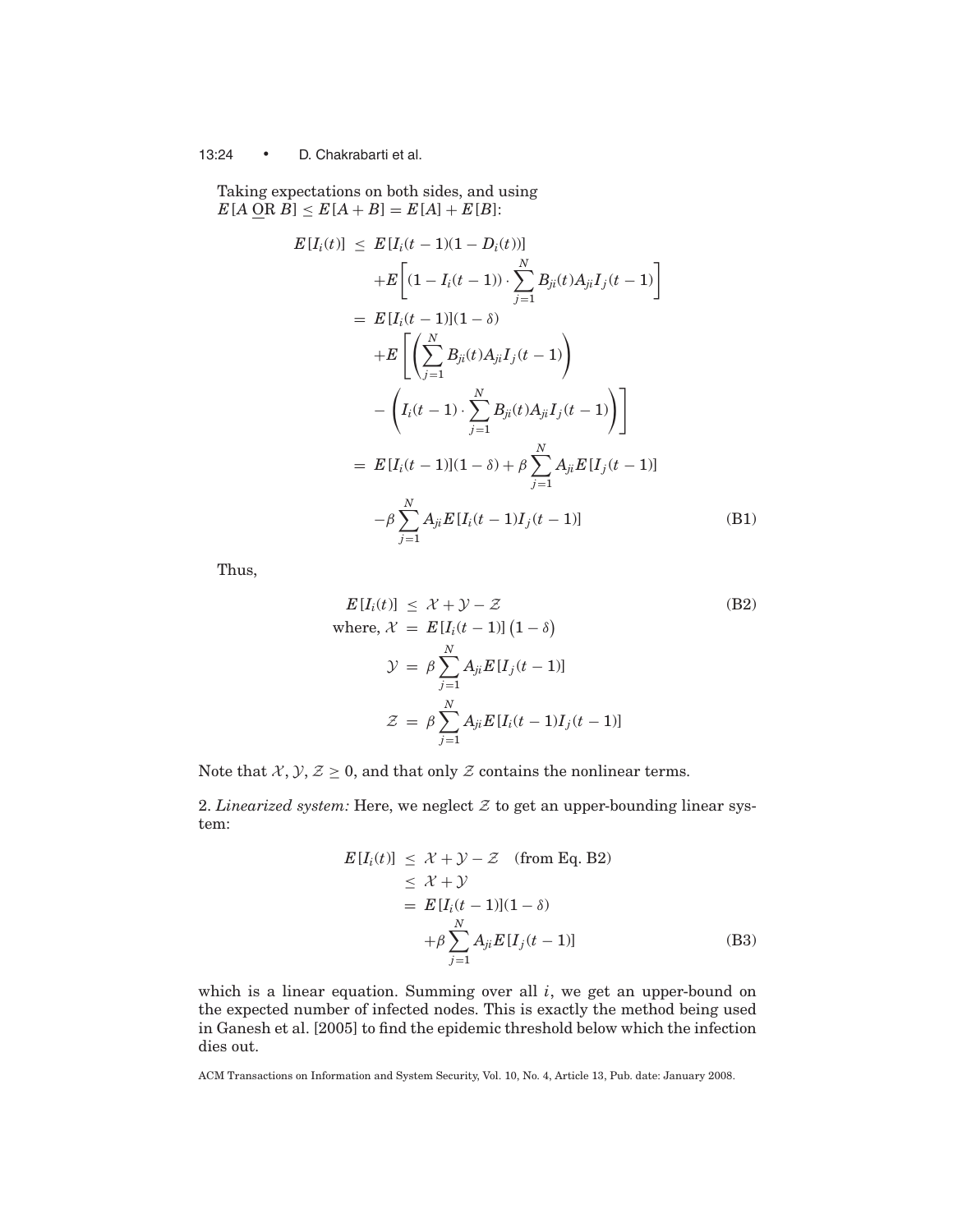3. *Independence assumption:* Instead of neglecting Z, we *approximate* it using a point estimate: *N*

$$
\mathcal{Z} = \beta \sum_{j=1}^{N} A_{ji} E[I_i(t-1)I_j(t-1)]
$$
  

$$
\approx \beta \sum_{j=1}^{N} A_{ji} E[I_i(t-1)] \cdot E[I_j(t-1)]
$$
 (B4)

Summing over all *i* gives exactly the dynamical system that we studied in the preceding sections (that is, Eq. 7).

We can say more about this point estimate. Consider the correlation between the random variables  $I_i(t-1)$  and  $I_i(t-1)$ :

$$
\rho = \frac{E[I_i(t-1)I_j(t-1)] - E[I_i(t-1)] \cdot E[I_j(t-1)]}{SD(I_i(t-1)) \cdot SD(I_j(t-1))}
$$

Now,

$$
- 1 \leq \rho \leq 1
$$
  

$$
\Rightarrow - 1 \leq \frac{E[I_i(t-1)I_j(t-1)] - E[I_i(t-1)] \cdot E[I_j(t-1)]}{SD(I_i(t-1)) \cdot SD(I_j(t-1))} \leq 1
$$

Thus, the independence assumption approximates  $E[I_i(t-1)I_j(t-1)]$  as  $E[I_i(t-1)] \cdot E[I_i(t-1)]$ , using the midpoint of this interval as a point estimate. Neglecting the  $E[I_i(t-1)I_j(t-1)]$  term completely leads to the upper bound. Thus, the independence assumption can be considered to be "closer" to the truth, while the linearized system gives the harder guarantees. Which approach is chosen depends on the needs of the user.

#### **REFERENCES**

- ANDERSON, R. M. AND MAY, R. M. 2002. *Infectious diseases of humans: Dynamics and control*. Oxford Press, Oxford.
- BAILEY, N. 1975. *The Mathematical Theory of Infectious Diseases and its Applications*. Griffin, London.
- BARABÁSI, A.-L. AND ALBERT, R. 1999. Emergence of scaling in random networks. *Science 286*, 509–512.
- BERGER, N., BORGS, C., CHAYES, J. T., AND SABERI, A. 2005. On the spread of viruses in the internet. In *Proceedings of the 16th ACM-SIAM Symposium on Discrete Algorithm (SODA)*. Vancouver, BC, Canada. 301–310.
- BOGUÑÁ, M. AND PASTOR-SATORRAS, R. 2002. Epidemic spreading in correlated complex networks. *Physical Review E 66*, 047104.
- BRIESEMEISTER, L., LINCOLN, P., AND PORRAS, P. 2003. Epidemic profiles and defense of scale-free networks. *WORM 2003*.
- CHUNG, F., LU, L., AND VU, V. 2003a. Eigenvalues of random power law graphs. *Annals of Combinatorics 7*, 21–33.
- CHUNG, F., LU, L., AND VU, V. 2003b. Spectra of random graphs with given expected degrees. *PNA 100,* 11 (May 27), 6313–6318.
- COHEN, R., HAVLIN, S., AND BEN AVRAHAM, D. 2003. Efficient immunization strategies for computer networks and populations. *Physical Review Letters 91* (Dec.), 34.
- EGUILUZ, V. M. AND KLEMM, K. 2002. Epidemic threshold in structured scale-free networks. *arXiv:cond-mat/02055439*.
- ERDOS, P. AND RÉNYI, A. 1960. On the evolution of random graphs. In *Publication 5*. Institute of Mathematics, Hungarian Academy of Sciences, Hungary. 17–61.